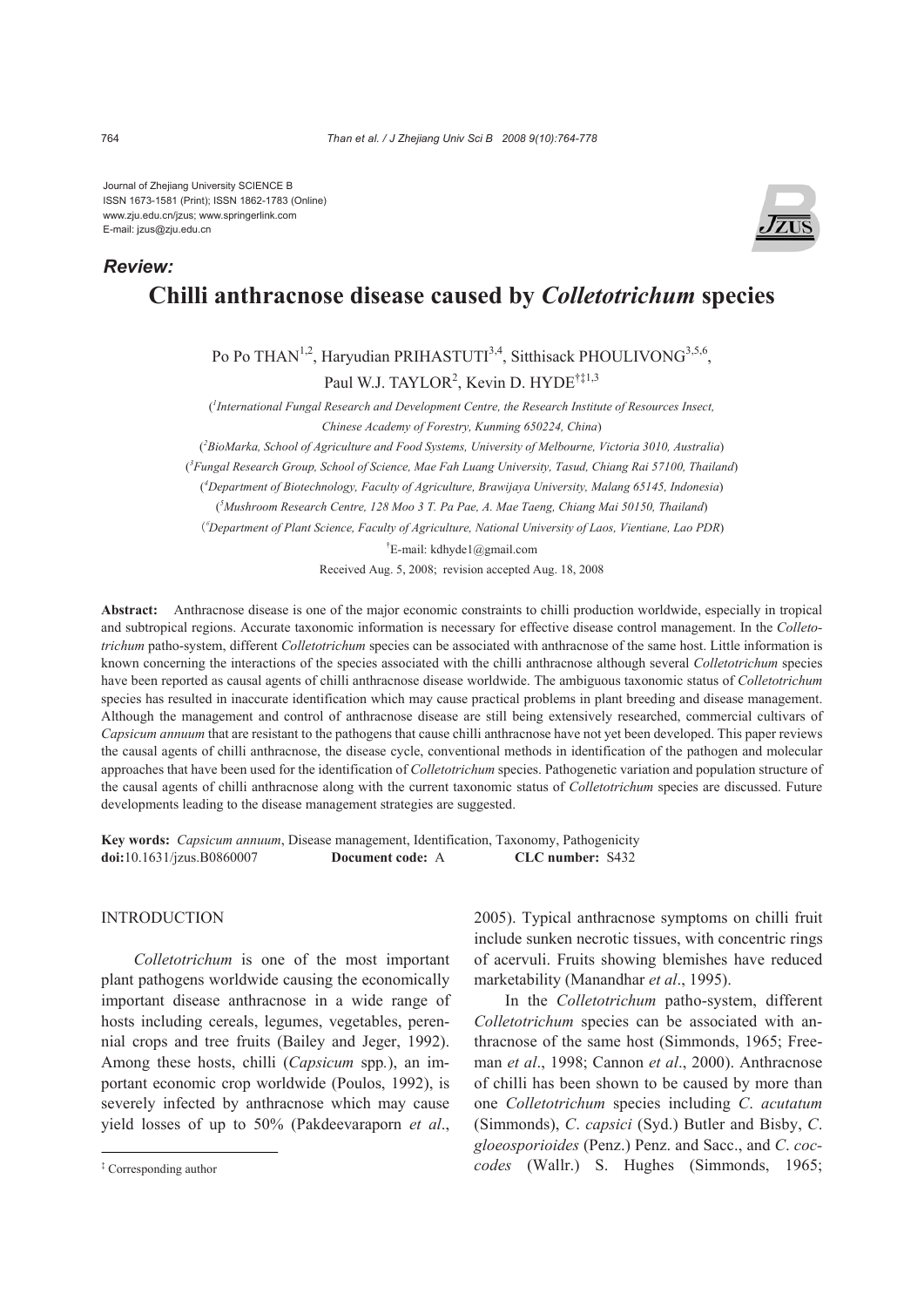Johnston and Jones, 1997; Kim *et al*., 1999; Nirenberg *et al*., 2002; Voorrips *et al*., 2004; Sharma *et al*., 2005; Pakdeevaraporn *et al*., 2005; Than *et al*., 2008).

There is little information concerning the interactions between the complexes of species involved in chilli anthracnose (Than *et al*., 2008). This information is necessary for plant breeding purposes and disease management. Some *Colletotrichum* species respond differently to various control measures, e.g., *C*. *acutatum* was found to be moderately susceptible to the fungicide, benzimidazole, while *C*. *gloeosporioides* was highly susceptible (Peres *et al*., 2004). Correct and accurate identification will thus ultimately lead to more effective disease control and management, e.g., selecting appropriate fungicides, or long lasting resistant cultivars (Whitelaw-Weckert *et al*., 2007).

The current taxonomic status of *Colletotrichum*  species is unclear (Sreenivasaprasad and Talhinhas, 2005). The broad host range of many species has caused problems for plant pathologists who need to identify specific plant pathogens to control disease. Molecular techniques have provided additional data to aid the naming of fungi, and have been applied to taxonomically difficult genera including *Fusarium* (O′Donnell *et al*., 1998; Maxwell *et al*., 2005), *Pestalotiopsis* (Jeewon *et al*., 2002; 2003; 2004; Lui *et al*., 2007), *Mycosphaerella* and its anamorphs (Crous *et al*., 2000; Mancini *et al*., 2006), but to a lesser extent to *Colletotrichum* (Sreenivasaprasad *et al*., 1996; Moriwaki *et al*., 2002; Photita *et al*., 2005; Du *et al*., 2005). The management and control of anthracnose diseases are still being extensively researched. This paper reviews the host 'chilli' as well as the causal agents of the chilli anthracnose, their pathogenic variability and approaches leading to the disease management.

### HOST: CHILLI

The genus *Capsicum* was originated in the American tropics and has been propagated throughout the world including the tropics, subtropics, and also temperate regions (Pickersgill, 1997). The fruit of *Capsicum* has a variety of names, such as 'chilli', 'chilli pepper' or 'pepper' depending on place (i.e., differences between the English-speaking countries) and type of fruits. The term "chilli" in most of the world refers exclusively to the smaller, hot types of *Capsicum* (Wikipedia, 2007).

*Capsicum* contains approximately 20~27 species, 5 of which are domesticated: *C*. *annuum*, *C*. *baccatum*, *C*. *chinense*, *C*. *frutescens*, and *C*. *pubescens*, and are cultivated in different parts of the world. Among the five species of cultivated *Capsicum*, *C*. *annuum* is one of the most common cultivated crops worldwide (Tong and Bosland, 1999) followed by *C*. *frutescens* (Bosland and Votava, 2003).

Chilli has many culinary advantages. It comprises numerous chemicals including steam-volatile oils, fatty oils, capsaicinoids, carotenoids, vitamins, protein, fibre and mineral elements (Bosland and Votava, 2003). Many chilli constituents are important for nutritional value, flavor, aroma, texture and color. Chillies are low in sodium and cholesterol free, rich in vitamins A and C, and are a good source of potassium, folic acid and vitamin E. Fresh green chilli peppers contain more vitamin C than citrus fruits and fresh red chilli has more vitamin A than carrots (Osuna-García *et al*., 1998; Marin *et al*., 2004). Two chemical groups produced by chilli are capsaicinoids and carotenoids. The capsaicinoids are alkaloids that make hot chilli pungent. A large number of carotenoids provide high nutritional value and the color to chilli (Britton and Hornero-Méndez, 1997; Hornero-Méndez *et al*., 2002; Pérez-Gálvez *et al*., 2003).

### CONSTRAINTS TO CHILLI PRODUCTION

Chilli is considered to be one of the most important crops in the tropics. The area cultivated with chilli worldwide is about 1700000 ha for producing fresh chilli, and around 1800000 ha for producing dried chilli; a total area of 3729900 ha with a total production of 20000000 t (FAO, 2003). The most important producers and exporters of chilli include China, India, Mexico, Morocco, Pakistan, Thailand and Turkey. Diseases caused by fungi, bacteria and viruses are the major constraints to chilli production. Anthracnose disease caused by *Colletotrichum* species, bacterial wilt caused by *Pseudomonas solanacearum*, and mosaic disease caused by chilli veinal mottle virus (CVMV) or cucumber mosaic virus (CMV) are the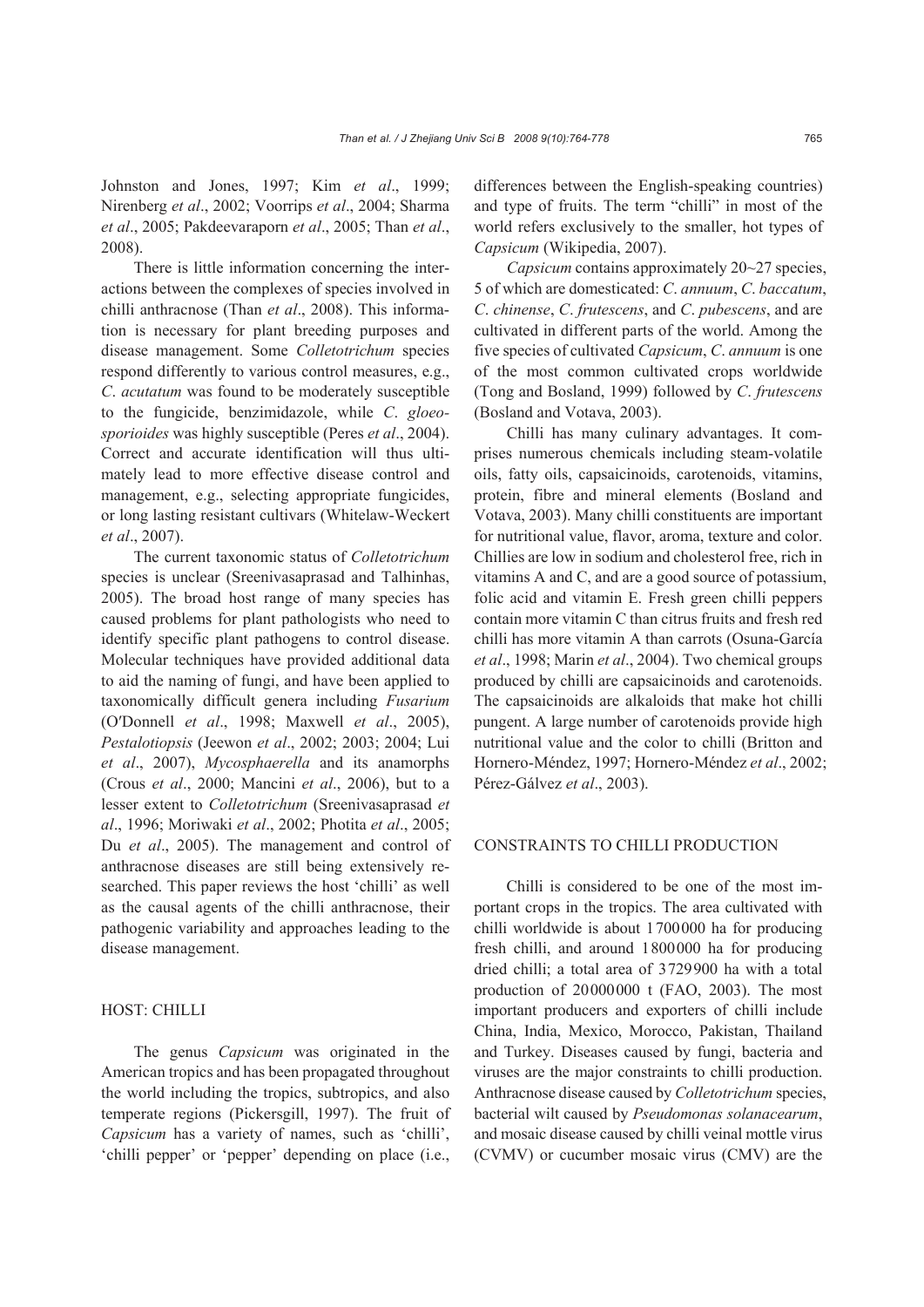most serious destructive diseases of chilli (Isaac, 1992).

Anthracnose disease caused by *Colletotrichum* species is one of the most economically important diseases reducing marketable yield from 10% to 80% of the crop production in some developing countries, particularly in Thailand (Poonpolgul and Kumphai, 2007). Anthracnose is mainly a problem on mature fruits, causing severe losses due to both pre- and post-harvest fruit decay (Hadden and Black, 1989; Bosland and Votava, 2003).

## ANTHRACNOSE DISEASE

Anthracnose, derived from a Greek word meaning 'coal', is the common name for plant diseases characterized by very dark, sunken lesions, containing spores (Isaac, 1992). Generally, anthracnose disease is caused by *Colletotrichum* species which belongs to the Kingdom Fungi; Phylum Ascomycota, Class Sordariomycetes; Order Phyllachorales; and Family Phyllachoraceae. The anamorphs are *Glomerella* species. Anthracnose of chilli was first reported from New Jersey, USA, by Halsted (1890) in 1890 who described the causal agents as *Gloeopsorium piperatum* and *Colletotrichum nigrum*. These taxa were then considered as synonyms of *C*. *gloeosporioides* by von Arx (1957).

Anthracnose causes extensive pre- and postharvest damage to chilli fruits causing anthracnose lesions. Even small anthracnose lesions on chilli fruits reduce their marketable value (Manandhar *et al*., 1995). Many post-harvest diseases of fruit exhibit the phenomenon of quiescence in which symptoms do not develop until the fruit ripens. *Colletotrichum*  species are the most important pathogens that cause latent infection (Jeffries *et al*., 1990). Appressoria are known to form adhesive disks that adhere to plant surfaces and remain latent until physiological changes occur in fruits (Bailey and Jeger, 1992). Appressoria that formed on immature fruits may remain quiescent until ontogenic changes occur in the fruits (Prusky and Plumbley, 1992). Anthracnose disease can occur on leaves, stems, and both pre- and post-harvest fruits (Isaac, 1992). Typical fruit symptoms are circular or angular sunken lesions, with concentric rings of acervuli that are often wet and produce pink to orange conidial masses (Fig.1). Under severe disease pressure, lesions may coalesce. Conidial masses may also occur scatteredly or in concentric rings on the lesions. Many studies have concluded that disease management practices are often inadequate to eliminate the diseases. Breeding to develop the long-lasting resistant varieties has also not been successful due to involvement of multiple *Colletotrichum* species in anthracnose infection.



**Fig.1 Anthracnose symptoms on chilli fruits** 

### **Causal agents of chilli anthracnose**

In the *Colletotrichum* patho-system, different *Colletotrichum* species can be associated with anthracnose of the same host (Simmonds, 1965; Freeman *et al*., 1998; Cannon *et al*., 2000). *Colletotrichum* species causing anthracnose of chilli have been reported from different countries and regions (Table 1). Although these species have been the subject of numerous investigations, there remain many gaps in the knowledge of the disease process and understanding of the complex relationships between the species involved. Kim *et al*.(2004) reported that different species cause diseases of different organs of the chilli plant; for example, *C*. *acutatum* and *C*. *gloeosporioides* infect chilli fruits at all developmental stages, but usually not the leaves or stems, which are mostly damaged by *C*. *coccodes* and *C*. *dematium*. Leaf anthracnose of chilli seedlings caused by *C*. *coccodes* was first reported in chilli growing in a field in Chungnam Province of Korea in 1988 (Hong and Hwang, 1998). Different *Colletotrichum* species may also play an important role in different diseases of mature stages of chilli fruit as well. For example, *C*. *capsici* is widespread in red chilli fruits, whereas *C*. *acutatum* and *C*. *gloeosporioides* have been reported to be more prevalent on both young and mature green fruits (Hong and Hwang, 1998; Kim *et al*., 1999).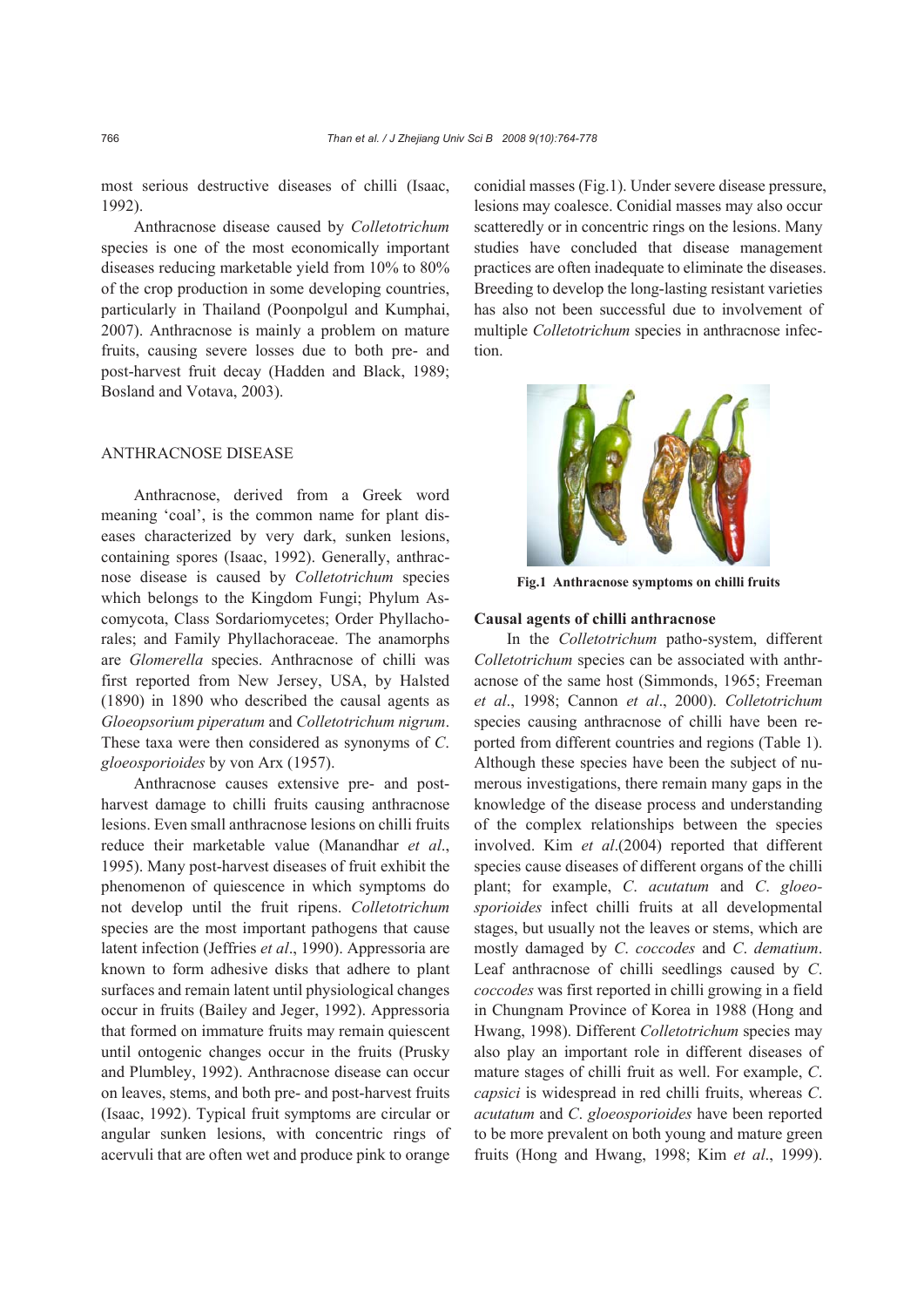| Countries and regions | Causal agent                                                                                                                      | Reference                                   |
|-----------------------|-----------------------------------------------------------------------------------------------------------------------------------|---------------------------------------------|
| Australia             | Colletotrichum acutatum, C. atramentarium, C. dematium, C.<br>gloeosporioides var. minor, C. gloeosporioides var. gloeosporioides | Simmonds, 1965                              |
| India                 | C. capsici                                                                                                                        | Maiti and Sen, 1979;<br>Paul and Behl, 1990 |
| Indonesia             | C. acutatum, C. capsici, C. gloeosporioides                                                                                       | Voorrips et al., 2004                       |
| Korea                 | C. acutatum, C. gloeosporioides, C. coccodes, C. dematium                                                                         | Park and Kim, 1992                          |
| Myanmar (Burma)       | <i>Gloeosporium piperatum E.</i> and E., C. nigrum E. and Hals                                                                    | Dastur, 1920                                |
| Papua New Guinea      | C. capsici, C. gloeosporioides                                                                                                    | Pearson et al., 1984                        |
| New Zealand           | C. coccodes                                                                                                                       | Johnston and Jones, 1997                    |
| Taiwan                | C. acutatum, C. capsici, C. gloeosporioides                                                                                       | Manandhar et al., 1995                      |
| Thailand              | C. acutatum, C. capsici, C. gloeosporioides                                                                                       | Than <i>et al.</i> , 2008                   |
| UK                    | C. acutatum, Glomerella cingulata                                                                                                 | Adikaram et al., 1983                       |
| <b>USA</b>            | C. acutatum                                                                                                                       | Roberts et al., 2001                        |
| Vietnam               | C. acutatum, C. capsici, C. gloeosporioides, C. nigrum                                                                            | Don et al., 2007                            |

**Table 1 Reported causal agents of chilli anthracnose** 

Anthracnose caused by *C*. *coccodes* does not result in severe epidemics on chilli fruits (Hong and Hwang, 1998). *C*. *gloeosporioides*, the predominant species on chilli in Korea, was differentiated into G and R strains by isozyme analysis of esterase, leucine amino peptidase, phosphatase and glutamine oxalocetic trasminase (Park *et al*., 1987).

*Colletotrichum* species can survive in and on seeds as acervuli and micro-sclerotia (Pernezny *et al*., 2003). Survival of mycelia and stomata in colonized chilli seeds had been reported (Manandhar *et al*., 1995). It has been shown that the pathogen readily colonizes the seed coat and peripheral layers of the endosperm even in moderately colonized seeds. Heavily colonized seeds had abundant inter- and intracellular mycelia and acervuli in the seed coat endosperm and embryo, showing disintegration of parenchymatous layers of the seed coat and depletion of food material in endosperm and embryo (Chitkara *et al*., 1990).

Fungi can overwinter on alternative hosts such as other solanaceous or legume crops, plant debris and rotten fruits in the field (Pring *et al*., 1995). *Colletotrichum* species naturally produce micro-sclerotia to allow dormancy in the soil during the winter or when subjected to stressful conditions, and these micro-sclerotia can survive for many years (Pring *et al*., 1995). During warm and wet periods, conidia from acervuli and micro-sclerotia are splashed by rain or irrigation water from diseased to healthy fruit and foliage. Diseased fruit acts as a source of inoculum, allowing the disease to spread from plant to plant within the field (Roberts *et al*., 2001).

Initial infection by *Colletotrichum* species involves a series of processes including the attachment of conidia to plant surfaces, germination of conidia, production of adhesive appressoria, penetration of plant epidermis, growth and colonization of plant tissue and production of acervuli and sporulation (Bailey and Jeger, 1992; Prusky *et al*., 2000). Anthracnose is mainly a problem on mature fruits, causing both pre- and post-harvest fruit decay resulting severe economic losses (Hadden and Black, 1989; Bosland and Votava, 2003). Appressoria that formed on immature fruits may remain quiescent until the fruits mature or ripen.

#### **Disease cycle and epidemiology of anthracnose**

Environmental factors play a major role in the development of disease epidemics. The relationships among rainfall intensity, duration and crop geometry and the dispersal of inoculum possibly lead to different levels of disease severity (Dodd *et al*., 1992). The effects of temperature often interact with other factors, such as leaf surface wetness, humidity, light or competitive microbiota (Royle and Butler, 1986). The duration of the surface wetness, however, appears to have the most direct influence on the germination, infection and growth of the pathogen on the host. Generally infection occurs during warm, wet weather. Temperatures around 27 °C and high humidity (a mean of 80%) are optimum for anthracnose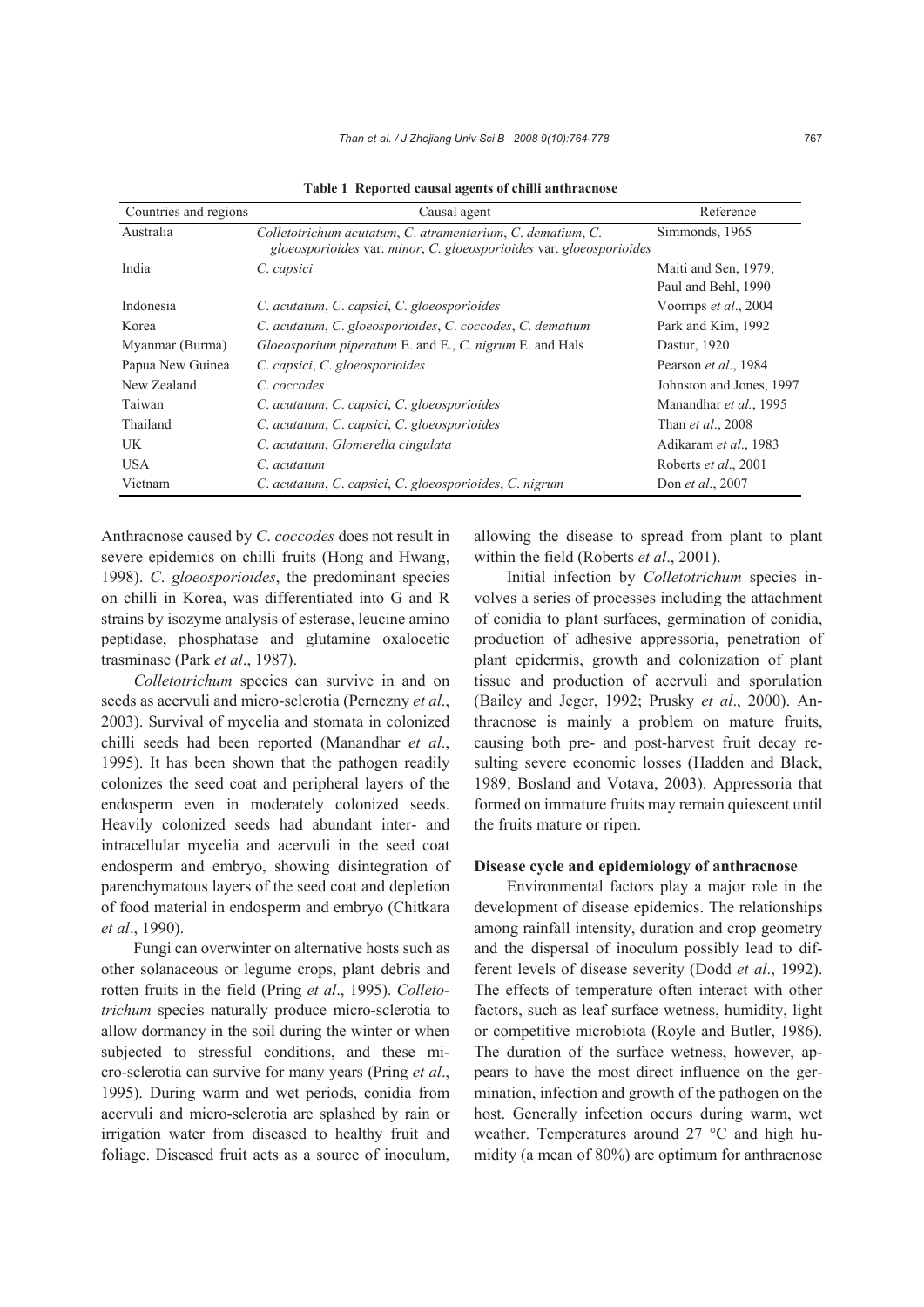disease development (Roberts *et al*., 2001).

*Colletotrichum* species utilize diverse strategies for invading host tissues, which vary from intracellular hemibiotrophy to subcuticular intramural necrotrophy (Bailey and Jeger, 1992). *Colletotrichum* species produce a series of specialized infection structures such as germ tubes, appressoria, intracellular hyphae, and secondary necrotrophic hyphae (Perfect *et al*., 1999). These pathogens infect plants by either colonizing subcuticular tissues intramurally or being established intracellularly. The preinfection stages of the both are very similar, in which conidia adhere to and germinate on the plant surface, producing germ tubes that form appressoria which in turn penetrate the cuticle directly (Bailey and Jeger, 1992). Following penetration, the pathogens that colonize the intramural region beneath the cuticle invade in a necrotrophic manner and spread rapidly throughout the tissues (O′Connell *et al*., 1985). There is no detectable biotrophic stage in this form of parasitism. In contrast, most anthracnose pathogens exhibit a biotropic infection strategy initially by colonizing the plasmalemma and cell wall intracellularly. After the biotrophic state, intracellular hyphae colonize one or two cells and subsequently produce secondary necrotrophic hyphae (Bailey and Jeger, 1992). These pathogens are therefore regarded as hemibiotrophs or facultative biotrophs (Kim *et al*., 2004). For example, *C*. *gloeosporioides* on avocado, chilli and citrus can produce both types of colonizations: intracellular biotrophy at an early stage and intramural necrotrophy later (O′Connell *et al.*, 2000).

Although the mechanisms developed by *Colletotrichum* species appear similar in prepenetration events, there are differences between species in the later mechanisms such as spore adhesion, melanization and cutinization in penetration of the plant cuticle by the appressoria. For example, the host-pathogen interaction of *C*. *acutatum* appears to be more biotrophic than that of some other species such as *C*. *gloeosporioides* (Wharton and Diéguez-Uribeondo, 2004). Based on studies with *C*. *acutatum* on specific hosts, four types of interactions or infection strategies were described by Peres *et al*.(2005) as follows:

(1) Biotrophic growth of *C*. *acutatum* with secondary conidiation in which conidia germinate to form appressoria and quiescent infections, and secondary conidia are formed after germination of the appressoria (e.g., predominantly biotrophic disease cycle on citrus leaves).

(2) Subcuticular intramural necrotrophy with hyphal development within periclinal and anticlinal walls of epidermal host cells which are swollen and wider apart (e.g., predominantly necrotrophic disease cycle on strawberry).

(3) Hemibiotrophic interaction with infection vesicles and broad primary hyphae within host cells. Inter- and intracellular hyphal growth could be seen as the subsequent necrotrophic phase (e.g., combination of biotrophy and necrotrophy but mostly a biotrophic disease cycle on blueberry fruits).

(4) Hemibiotrophic and subcuticular, intra- and intercellular development of *C*. *acutatum* (e.g., combination of biotrophy and necrotrophy but mostly a necrotrophic disease cycle on almond leaves and fruits).

There are only a few detailed studies on penetration and colonization by *Colletotrichum* species on chilli. Kim *et al*.(2004) noticed that there was no biotrophic infection vesicle found during the infection process of *C*. *gloeosporioides* in susceptible chilli (*C*. *annuum* cv. *jejujaerae*). Epidermal cytoplasm became condensed and small vacuoles increased and cell destruction extended to the subepidermal cells of the plant, which are likely to be damaged by the pathogen enzymes. At later stages of infection, tissues were colonized inter- and intracellularly by the pathogen. This structural feature indicated that the infection was governed by necrotrophic fungal growth.

*Colletotrichum* species are generally able to survive in or on seeds and one of the ways that anthracnose is introduced to the chilli field is through infected transplants (Manandhar *et al*., 1995). *C*. *capsici* infection of chilli was shown to have two pathways: invasion through the seed coat and invasion through the openings of the testa (Jewsakun, 1978). Jewsakun (1978) mentioned that *C*. *capsici* caused root rot of seedlings; however, whether chilli anthracnose can be seed-transmitted, and the role of seed infection and seedling infection in pre- and postemergence damage of chilli plants are still questionable. We have found that *C*. *acutatum* can infect chilli seeds either by reducing the germination rates or by causing damping off of seedlings. However, very little is known about the disease cycle of the patho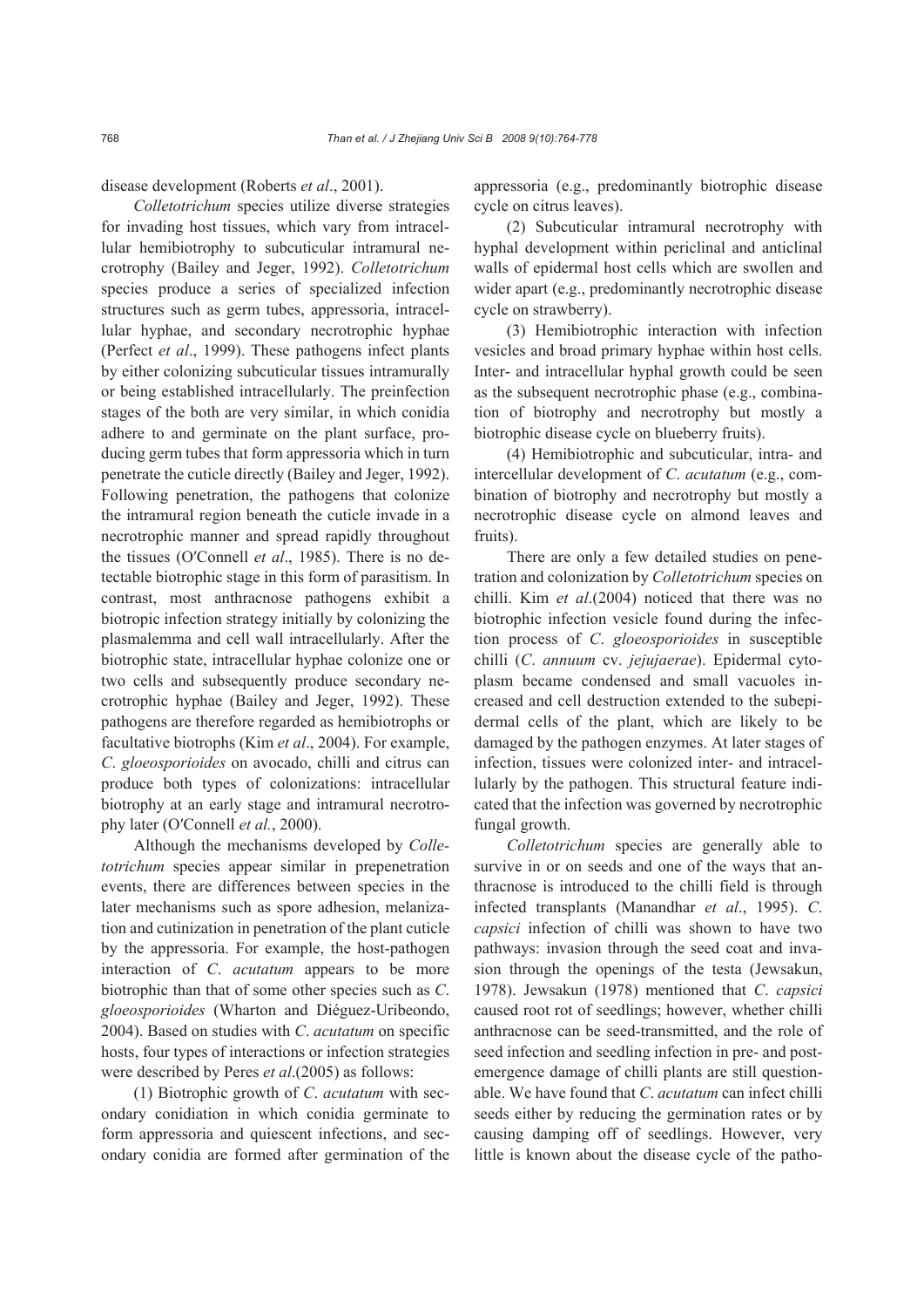gens that cause anthracnose in chilli. There are still several questions to be answered.

# IDENTIFICATION OF *COLLETOTRICHUM* SPE-**CIES**

### **Conventional methods**

Accurate identification of *Colletotrichum* species along with the knowledge of populations responsible for epidemics are essential for developing and implementing effective disease control strategies (Freeman *et al*., 1998). Traditionally, identification and characterization of *Colletotrichum* species have been based on morphological characters, such as size and shape of conidia and appressoria; existence of setae; the teleomorph state and cultural characters such as colony colour, growth rate and texture (von Arx, 1957; Smith and Black, 1990). These criteria alone, however, are not always adequate for species identification due to overlap in morphological characters and phenotypic variation among species under different environmental conditions. Conidial shape has been applied as a reliable means of discriminating certain species; for example, conidial shape has differentiated *Colletotrichum* species pathogenic to strawberry (Denoyes and Baudry, 1995). However, in other cases, identification can be complicated because of overlapping ranges of conidial morphology and variation in colony characteristics (Adaskaveg and Hartin, 1997). Correct taxonomic identification is important in disease management such as choosing appropriate fungicides (Whitelaw-Weckert *et al*., 2007). For instance, it could be seen in different responses of *C*. *acutatum* and *C*. *gloeosporioides* to benzimidazole-based fungicides (Peres *et al*., 2004).

### **Molecular genetics approach**

To overcome the inadequacies of traditional morphology based identification schemes, DNA sequence analyses have been used to characterize and analyze the taxonomic complexity of *Colletotrichum* (Sreenivasaprasad *et al*., 1996; Moriwaki *et al*., 2002; Du *et al*., 2005; Photita *et al*., 2005; Than *et al*., 2008). Cannon *et al*.(2000) stated that data derived from nucleic acid analyses should provide the most reliable framework to build a classification of *Colletotrichum*, as DNA characters were not directly influenced by

environmental factors. Most fungal phylogenetic studies utilized sequences from the ribosomal gene cluster, since they were present in large numbers as tandem repeats and evolved as a single unit (Mitchell *et al*., 1995). In particular, sequence analysis of the internal transcribed spacer (ITS) regions which lie between the 18S and 5.8S genes and the 5.8S and 28S genes, has proved useful in studying phylogenetic relationships of *Colletotrichum* species because of their comparative variability (Sreenivasaprasad *et al*., 1994; 1996; Moriwaki *et al*., 2002; Photita *et al*., 2005). Apart from ITS region, sequence analysis of protein coding genes such as partial β-tubulin gene, has also been applied to resolve phylogenetic relationships among *C*. *acutatum* species complexes (Sreenivasaprasad and Talhinhas, 2005). Sequences of introns from two genes (glutamine synthase and glyceraldehyde-3-phosphate dehydrogenase) were also used to evaluate a diverse collection of isolates of *C*. *acutatum* (Guerber *et al*., 2003). *C*. *acutatum* isolates clustered into groups (Guerber *et al*., 2003; MacKenzie *et al*., 2008; Peres *et al*., 2008). These groups might represent phylogenetically distinct species of *C*. *acutatum sensu lato* (Guerber *et al*., 2003). Yun *et al*.(1999) stated that, because of the high intra-species variability and the low inter-species variability, MAT1-2 mating type sequences gave strong support for branches, allowing differentiation of closely related *Cochliobolus* spp. whose relationships were not resolved by ITS sequences alone. Consequently, Du *et al*.(2005) confirmed that MAT1-2 mating type was useful in differentiating the groups of isolates from the species complexes (*C*. *graminicola*, *C*. *gloeosporioides* and *C*. *acutatum*). However, there is no report concerning the use of these genes to differentiate between the *Colletotrichum* species involved in chilli anthracnose.

A combined application of molecular diagnostic tools along with traditional morphological characterization is an appropriate and reliable approach for studying *Colletotrichum* species complexes (Cannon *et al*., 2000). Than *et al*.(2008) differentiated isolates of chilli anthracnose from Thailand into three species: *C*. *acutatum*, *C*. *capsici* and *C*. *gloeosporioides*, based on morphological characterization, sequencing based on rDNA-ITS region and partial beta tubulin gene and pathogenicity testing. Hong and Kim (2007) reported that Korea isolates of *C*. *acutatum* were phyloge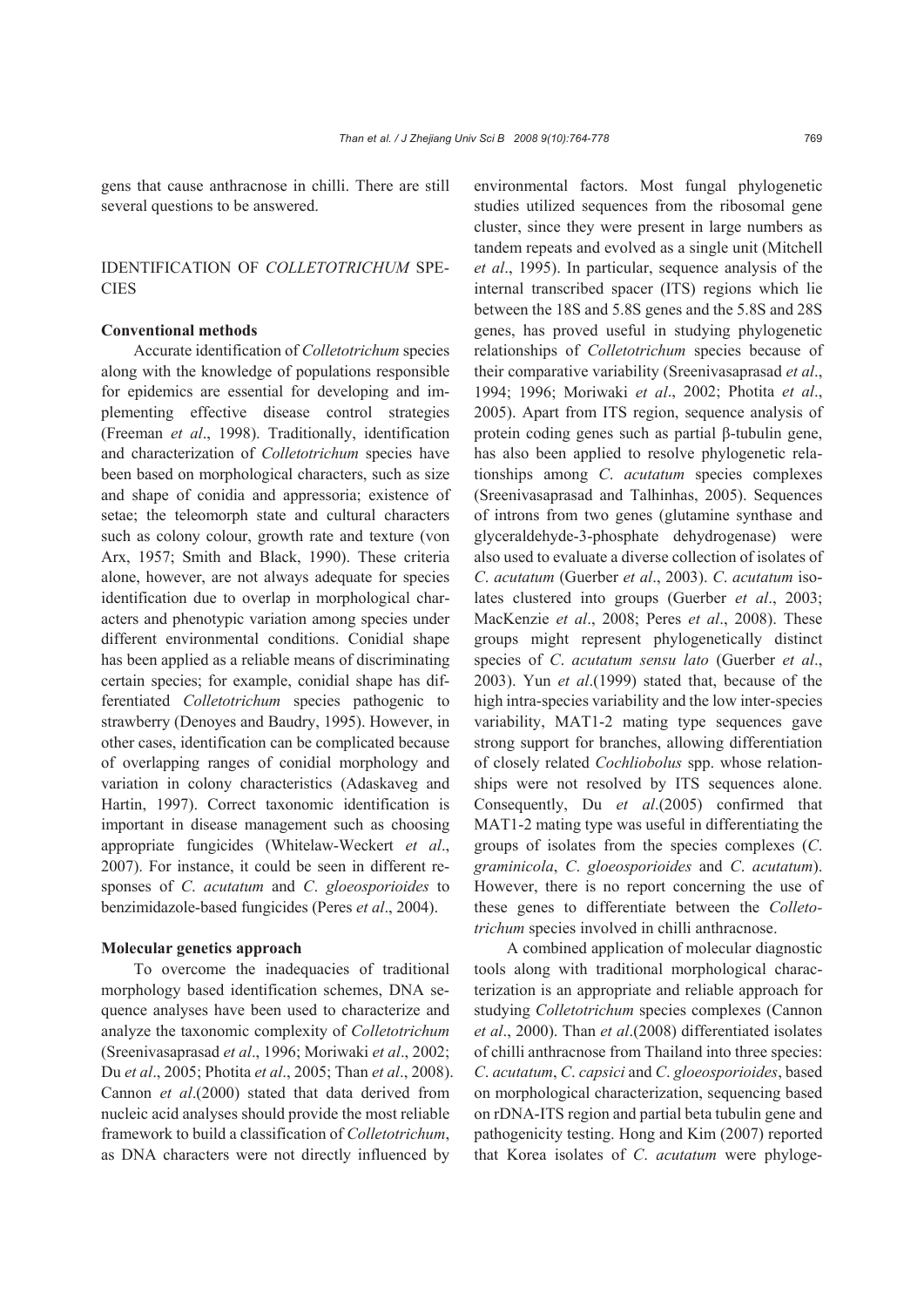netically separated from the global groups of *C*. *acutatum* A1 to A8 based on the sequences in partial beta-tubulin 2 (exons 3-6). Restriction fragment length polymorphisms (RFLP) of ITS region resulting from *Alu*I, *Rsa*I and *Bam*HI digestions have also been employed to differentiate *Colletotrichum* species from chilli anthracnose in Taiwan region (Sheu *et al*., 2007). Four species of *Colletotrichum* were identified by ITS-RFLP fingerprinting and observation of undistinguishable isolates of *Colletotrichum* from their studies indicated the various inter- and intra-species variations in *Colletotrichum* species. Ratanacherdchai *et al*.(2007) distinguished *C*. *capsici* and *C*. *gloeosporioides* causing chilli anthracnose in Thailand using random amplified polymorphic DNA (RAPD) markers.

# PATHOGENIC VARIABILITY OF *COLLETO-TRICHUM* SPECIES

When any of the progeny exhibits a characteristic that is different from those present in the ancestral individuals or descent individuals, this individual is called a variant (Agrios, 2005). This may involve a change in any conceivable biological characteristic, such as color, shape, growth rate and reproduction rate. In the case of pathogens, changes in host range may occur, i.e., it may be able to infect a variety of the host plant or cultivar not previously infected by the ancestor, or in virulence, i.e., it may produce a milder or much more severe disease than the ancestors (Agrios, 2005). This is the way that resistance of a plant variety is 'broken down' (Agrios, 2005). The spread of a resistant genotype capable of escaping a current prevalent pathogen will be challenged by a new parasitic strain that harbors a virulent gene which is capable of overcoming that resistance (McDonald and Linde, 2002). Compatibility of plant-pathogen interactions is often governed by the gene-for-gene model in many pathosystems (Flor, 1971). This suggests a continuous co-evolutionary change in both host and parasite.

Some pathogen populations are known to be pathogenitically diverse, and the diversity seems to be due to continuous generation of novel pathogenic variations (Taylor and Ford, 2007). Information on pathogen diversity and the geographic distribution of the pathogen population is therefore a prerequisite for accurate assessment of durable resistant germplasm in breeding programs (Abang, 2003). Taylor and Ford (2007) suggested that knowledge of pathotype diversity is important when choosing the appropriate isolates to screen for resistance in plant breeding programs.

We have studied pathogenic variation among 10 isolates of *C*. *acutatum* against 7 cultivars including reportedly susceptible species of *Capsicum* (*Capsicum annuum* 'Bangchang') (Mongkolporn *et al*., 2004a) and resistant species such as *Capsicum chinense* 'PBC 932' (AVRDC, 1999; 2003; Mongkolporn *et al*., 2004a), *Capsicum baccatum* 'PBC 80' and 'PBC 81' in Thailand. This revealed two pathotypes based on qualitative differences in infection of a reported resistant genotype, *C*. *baccatum* genotype 'PBC 81'. Interestingly, of 10 isolates assayed, the genotype showed complete resistance against 5 isolates tested, whereas it showed a highly susceptible reaction to the other 5 isolates tested. Sharma *et al*.(2005) studied the pathogenic variability in *C*. *capsici* in India and proposed that 15 pathotypes of *C*. *capsici* existed among 37 isolates from different chilli growing regions from Himachal Pradesh in India. However, these pathotype differences were based on quantitative differences in host reaction, i.e., level of aggressiveness.

Taylor *et al*.(2007) defined the pathotype as "a subclass or group of isolates distinguishable from others of the same species by its virulence on a specific host (genotype), i.e., a qualitative difference in disease severity" and the aggressiveness as "the natural variation in virulence or level of disease (measured quantitatively) within the pathogen population." According to Taylor and Ford (2007), there might be confusion as to whether true pathotype differences exist, or whether the differences observed in disease severity are a measure of the natural distribution of aggressiveness within a population, ranging from low to high. However, the level of aggressiveness of isolates is also an important consideration in resistance breeding programmes and disease control management. Genotypes with partial resistance would result in lower level of infection which eventually will decrease the inoculum amount in the field to limit the potential of epidemics.

Several studies (AVRDC, 1999; Yoon *et al*.,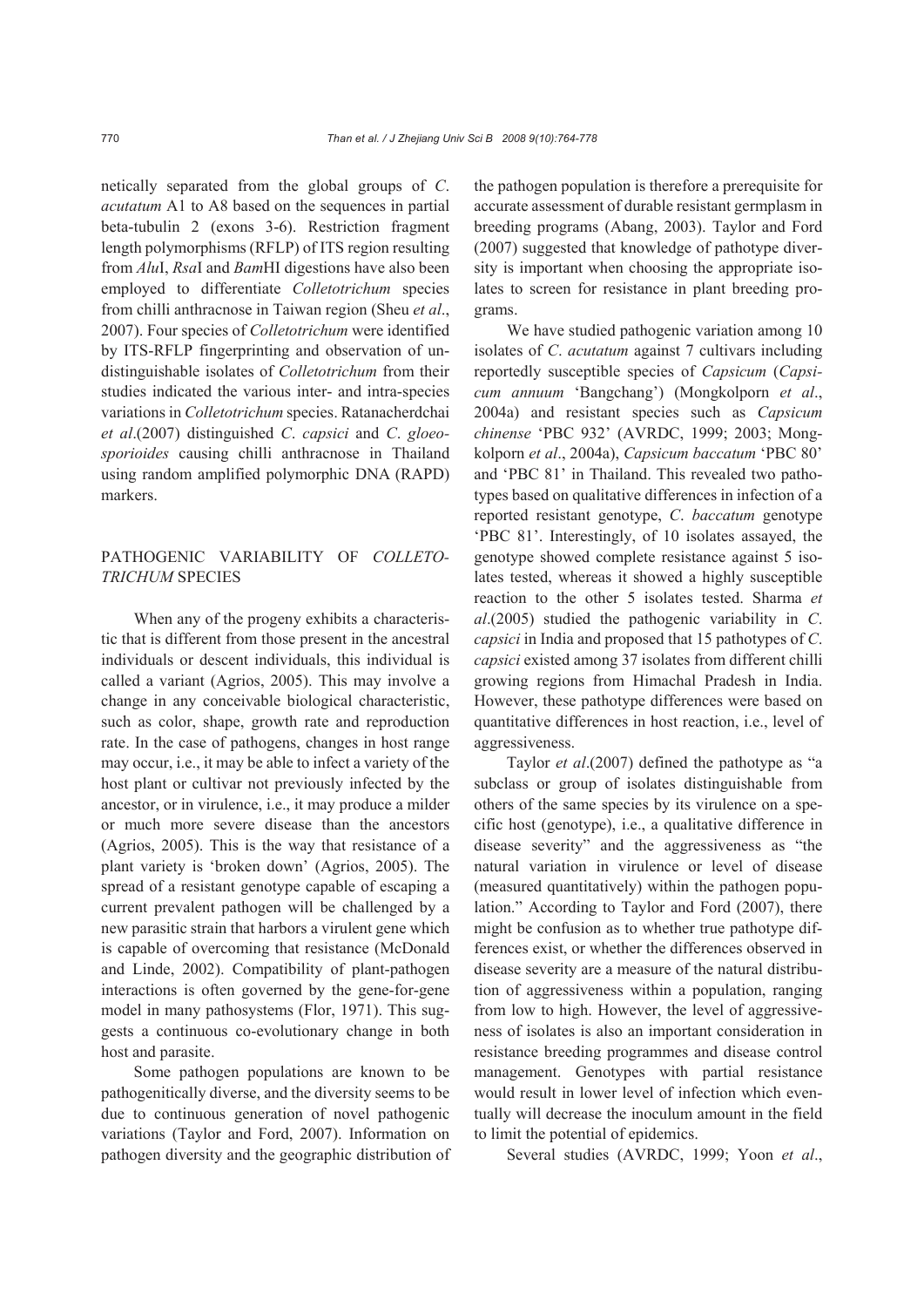2004) have screened *C*. *acutatum*, which is the very virulent species (Than *et al*., 2008), against chilli genotypes and found that *Capsicum baccatum* genotype 'PBC 80' is a genetic resource pool for resistance to anthracnose. We have also confirmed this. This genotype is assumed to be useful for studying genetics of resistance and practical breeding in chilli pepper. However, we found that another genotype of *C*. *baccatum*, 'PBC 81', showed high susceptibility to some *C*. *acutatum* isolates. This would make it questionable as to whether *C*. *baccatum* species are a useful genetic resource pool for breeding for resistance to anthracnose.

In contrast to *C*. *baccatum*, susceptibility of the *C*. *annuum* cultivars has been reported in several studies (Mongkolporn *et al*., 2004b; Park, 2007). In addition, *Capsicum chinense* 'PBC 932' has been reported as a resistant variety to *Colletotrichum capsici* and hence has been introgressed with *C*. *annuum* 'Bangchang' to produce  $F_1$  progeny (AVRDC, 2003). However, Yoon *et al*.(2004) and Than *et al*.(2008) found that the 'PBC 932' was highly susceptible to *C*. *acutatum* isolates. Nevertheless, this information about highly susceptible reaction of 'PBC 932' will help chilli breeders to be aware of the potential for breaking down its resistance to *C*. *acutatum*.

# POPULATION STRUCTURE AND MOLECULAR MARKER TECHNIQUES

The genetic structure of plant pathogen populations, the potential for gene flow and long distance dispersal, and the relative contribution of sexual and asexual reproduction have direct inference with agricultural ecosystems (McDonald and McDermott, 1993; McDonald, 1997). Abang (2003) stated that genetic population structure refers to the amount and distribution of genetic variation within and between populations. For example, how rapidly a pathogen can evolve could be indicated by the amount of genetic variation maintained within a population and then which may eventually be used to predict how long a control measure is probable to be effective (McDonald and Linde, 2002). Pathogens with large genetic variations are assumed to adapt faster to fluctuating environments (e.g., resistant genes and fungicides).

In general, organisms reproduce by means of a sexual process. Variation in progeny is introduced primarily through segregation and recombination of genes in meiotic division of the zygote (Agrios, 2005). However, in the case of anamorphic fungi such as *Colletotrichum*, reproduction is mainly or exclusively vegetative (Katan, 2000). Parasexual reproduction, by which a system of genetic recombination can occur within fungal heterokaryon, will likely lead to variation. The new variants come into existence, which may be identical in appearance to that of the ancestral types, but behave differently as far as disease production is concerned (Agrios, 2005).

In recent decades, molecular markers have been widely used to measure the variation in a pathogen population. Random amplified polymorphic DNA (RAPD), simple sequence repeat (microsatellite), inter simple sequence repeat (ISSR), amplified fragment length polymorphism (AFLP), and genomic DNA RFLP, are among the most frequently used neutral genetic markers in population genetic studies (Brown *et al*., 1996; Milgroom, 1996; McDonald, 1997).

Despite its importance, there have only been a few studies concerning the diversity of *Colletotrichum* species associated with chilli anthracnose. Sharma *et al*.(2005) found a variable population of *C*. *capsici* causing fruit rot/die back or anthracnose of chilli in the northwestern region of India based on differential inoculation tests and RAPD analysis. In contrast, examination of *C*. *acutatum* from a limited collection of isolates from chilli anthracnose epidemics in Brazil, Korea, Taiwan region and the US indicated that they belonged to a single group based on mtDNA-RFLP analysis (Correll *et al*., 2007). They also found that most isolates (36 out of 43) examined from the various countries and regions belonged to a single vegetative compatibility group (VCG). As the sexual stages of *C*. *acutatum* have never been found in nature (Wharton and Diéguez-Uribeondo, 2004), the asexual reproduction mode of *C*. *acutatum* is likely to be an important role in its population structure.

# DISEASE MANAGEMENT OF CHILLI AN-THRACNOSE

Bailey (1987) and Agrios (2005) recommended integrated management techniques, as no single spe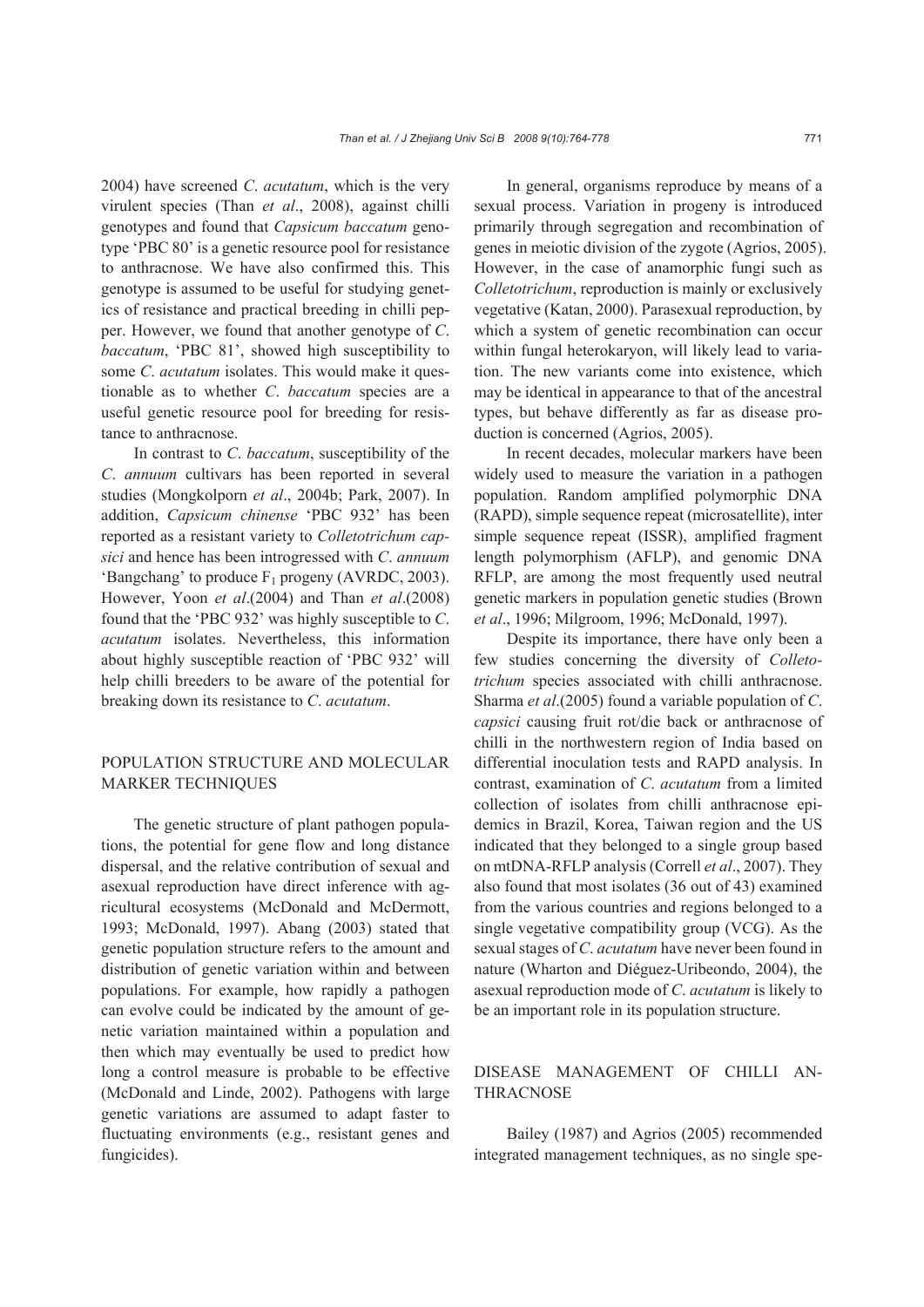cific management program could eliminate chilli anthracnose. Effective control of *Colletotrichum* diseases usually involves the use of a combination of cultural control, biological control, chemical control and intrinsic resistance (Wharton and Diéguez-Uribeondo, 2004).

### **Cultural practices**

Pathogen-free chilli seed should be planted and weeds eliminated. Crops should be rotated every 2~3 years with crops that are not alternative hosts of *Colletotrichum*. Transplants should be kept clean by controlling weeds and solanaceous volunteers around the transplant houses. The field should have good drainage and be free from infected plant debris. If disease was previously present, crops should be rotated away from solanaceous plants for at least 2 years (Roberts *et al*., 2001). Sanitation practices in the field include control of weeds and volunteer chilli plants. Choosing cultivars that bear fruit with a shorter ripening period may allow the fruit to escape infection by the fungus. Wounds in fruit from insects or other means should be reduced to the extent possibly because wounds provide entry points for *Colletotrichum* spp. and other pathogens such as bacteria that cause soft rot. At the end of the season, infected plant debris from the field must be removed or deep ploughed to completely cover crop diseases (Agrios, 2005).

### **Use of resistant cultivars**

The use of resistant varieties not only eliminated losses from diseases, but also eliminated chemical and mechanical expenses of disease control (Agrios, 2005). Some genetic resources resistant to anthracnose in chilli have been independently reported from different countries and regions (Kim W.G. *et al*., 1986; Kim B.S. *et al*., 1987; Park *et al*., 1987; Hong and Hwang, 1998; Pae *et al*., 1998; AVRDC, 1999; Yoon and Park, 2001). In particular, some lines of *C*. *baccatum* show strong resistance to the pathogen, and pathogen inoculation resulted in no or limited lesions on the chilli fruits (Yoon, 2003). However, to date, no strong resistance has been found in *Capsicum annuum*, which is the only species grown worldwide (Park, 2007). Mongkolporn *et al*.(2004a) carried out a genetic study of anthracnose resistance to *C*. *capsici*, which was expressed in the interspecific cross of Thai susceptible *C*. *annuum* cv. 'Bangchang' and anthracnose resistant *C*. *chinense* 'CM 021'. The genetic purity of the F1 was proven by using molecular marker analysis. Recently, Voorrips *et al*.(2004) have found one main quantitative trait locus (QTL) with high significance and large effects on resistance and three other QTLs with smaller effects on the F2 population (cross between *C*. *annuum* and *C*. *chinense*) on the traits they tested, such as infection frequency, the true lesion diameter and overall lesion diameter after inoculation with *C*. *gloeosporioides* in the study of resistance to anthracnose disease in Indonesia.

### **Use of chemicals**

Chemicals are the most common and practical method to control anthracnose diseases. However, fungicide tolerance often arises quickly, if a single compound is relied upon too heavily (Staub, 1991). The fungicide traditionally recommended for anthracnose management in chilli is Manganese ethylenebisdithiocarbamate (Maneb) (Smith, 2000), although it does not consistently control the severe form of anthracnose on chilli fruit. The strobilurin fungicides azoxystrobin (Quadris), trifloxystrobin (Flint), and pyraclostrobin (Cabrio) have recently been labeled for the control of anthracnose of chilli, but only preliminary reports are available on the efficacy of these fungicides against the severe form of the disease (Alexander and Waldenmaier, 2002; Lewis and Miller, 2003). The disease can be controlled under normal weather conditions with a reasonable spray program. However, there are numerous reports of negative effects of using chemicals on farmers' income and health, and toxic contamination to the environment, particularly in developing countries (Voorrips *et al*., 2004).

#### **Use of biofungicides**

The control of chilli anthracnose fruit rot has, for many years, relied on chemicals and resulted in many undesirable problems. There is a need to incorporate alternative control components that are effective in field. Biological control of fruit rot and dieback of chilli with plant products tested in many laboratories and field trials showed that the crude extract from rhizome, leaves and creeping branches of sweetflag (*Acorus calamus* L.), palmorosa (*Cymbopogon martinii*) oil, *Ocimum sanctum* leaf extract, and neem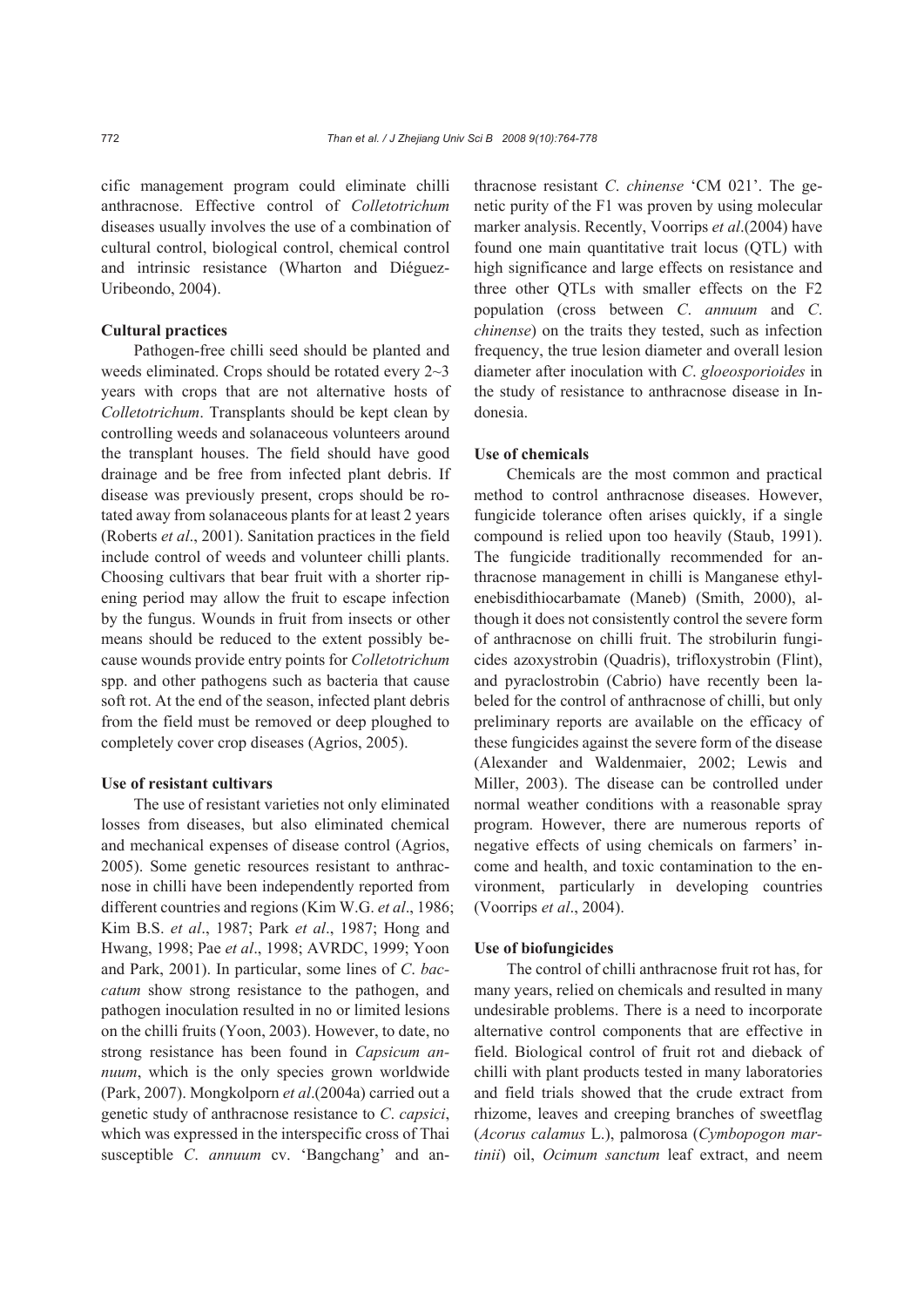(*Azadirachia indica*) oil could restrict growth of the anthracnose fungus (Jeyalakshmi and Seetharaman, 1998; Korpraditskul *et al*., 1999). Among the biofungicides used against the fungus *Colletotrichum*  spp. on chilli fruit, Charigkapakorn (2000) found that the most effective control was sweetflag crude extract when applied in two intervals when the majority of the plants were at the first bloom stage and at the mature bloom stage.

### **Biological control**

So far, biological control methods for chilli anthracnose disease have not received much attention. The potential for biological control of *Colletotrichum* species had been suggested as early as in 1976 by Lenné and Parbery (1976). Jeger and Jeffries (1988) also stressed the possibilities of biological control of post-harvest fruit diseases by using *Pseudomonas fluorescens*. Antagonistic bacterial strains (DGg13 and BB133) were found to effectively control *C*. *capsici*, the major anthracnose pathogen in Thailand (Intanoo and Chamswarng, 2007). It is also believed that *Trichoderma* species are able to effectively compete for surface area, thereby reducing pathogen infection success (Jeffries and Koomen, 1992; Maymon *et al*., 2004). *Trichoderma* species have been applied to control *Colletotrichum* species in chilli (Boonratkwang *et al*., 2007), strawberries (Freeman *et al*., 2001), and citrus in Belize (Moretto *et al*., 2001) with concomitant disease reduction. Other biological control agents that have been tested for efficacy against *C*. *acutatum* include *Bacillus subtilis* and *Candida oleophila* (Wharton and Diéguez-Uribeondo, 2004).

# ASPECTS TO CURRENT STATUS OF CHILLI ANTHRACNOSE DISEASE MANAGEMENT

Management and control of the anthracnose disease are still under extensive research (Yoon *et al*., 2004). Among disease control management, the use of resistant cultivars is the cheapest, easiest, safest and most effective means of controlling the disease. This is not only to eliminate losses from the disease but also decrease the cost of chemical and mechanical control, as well as reduce contamination of the environment from the use of toxic chemicals. However, management of disease through breeding of pathogen-resistant cultivars has only had limited success due to frequent breakdown of resistance under field conditions. Commercial cultivars of *Capsicum annuum* resistant to the pathogens that cause anthracnose have not yet been developed (Park, 2007). Nevertheless, high levels of resistance to the *Colletotrichum* species that infect chilli have been found in some species of *Capsicum*, for instance, *C*. *baccatum*. Current research is focusing on introgression of this resistance into susceptible commercial cultivars of *C*. *annuum* (AVRDC, 2003; Pakdeevaraporn *et al*., 2005). Recently in Thailand, Mongkolporn *et al*.(2004a) have studied the inheritance of resistance to anthracnose specifically caused by *Colletotrichum capsici*, in a *Capsicum annuum* population established from a cross between accession '83-168' and cv. 'KKU-Cluster', and their progenies. They observed a promising dominant gene responsible for the resistance to *C*. *capsici*. Voorrips *et al*.(2004) found one main QTL with high significance and strong resistance against *C*. *gloeosporioides* associated with chilli anthracnose disease in Indonesia.

Although there are currently extensive research on disease control management including breeding programs for resistant cultivars to anthracnose, the current status of the chilli anthracnose disease still requires improvement. There remain many questions to be answered concerning characterization of *Colletotrichum* species associated with anthracnose; in particular species present in different countries and regions; pathogenetic or genetic diversity of *Colletotrichum* species worldwide; infection processes and the disease cycle of *Colletotrichum* species leading to effective disease control and resistant plant breeding.

### **References**

- Abang, M.M., 2003. Genetic diversity of *Colletotrichum gloeosporioides* Penz. causing anthracnose disease of yam (*Dioscorea* spp.) in Nigeria. *Bibliotheca Mycologia*, **197**:20-33.
- Adaskaveg, J.E., Hartin, R.J., 1997. Characterization of *Colletotrichum acutatum* isolates causing anthracnose of almond and peach in California. *Phytopathology*, **87**(9): 979-987. [doi:10.1094/PHYTO.1997.87.9.979]
- Adikaram, N.K.B., Brown, A., Swinburne, T.R., 1983. Observations on infection of *Capsicum annuum* fruit by *Glomerella cingulata* and *Colletotrichum capsici*. *Transactions of the British Mycological Society*, **80**: 395-401.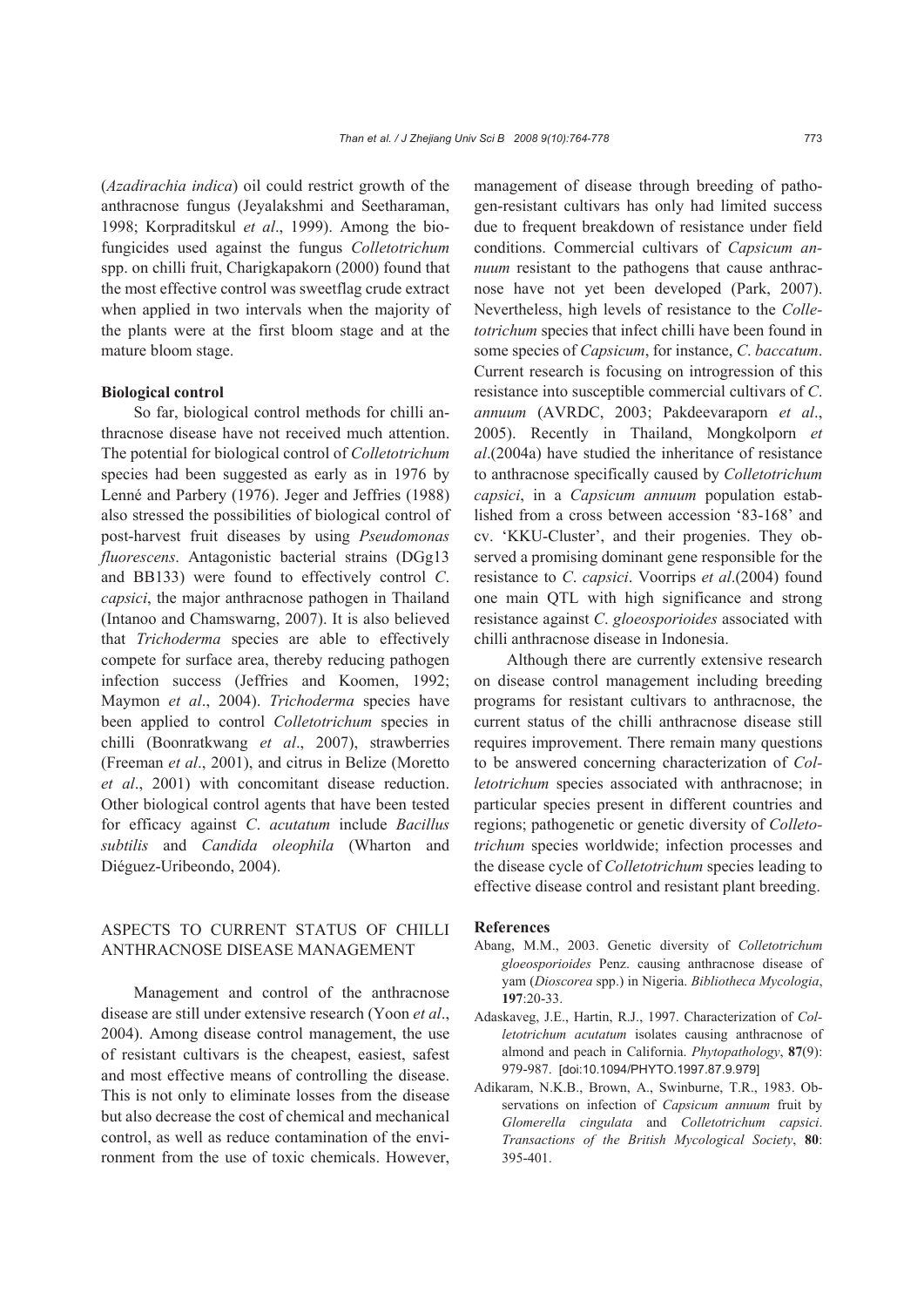- Agrios, G.N., 2005. Plant Pathology, 5th Ed. Academic Press, San Diego, p.922.
- Alexander, S.A., Waldenmaier, C.M., 2002. Management of Anthracnose in Bell Pepper. Fungicide and Nematicide Tests [Online]. New Fungicide and Nematicide Data Committee of the American Phytopathological Society. Vol. 58, p.49. Available from http://apsjournals.apsnet. org/doi/abs/10.1094/PDIS.2004.88.11.1198 (Accessed 25/12/2007). [doi:10.1094/FN58]
- AVRDC (Asian Vegetable Research and Development Centre), 1999. Off-Season Tomato, Pepper, and Eggplant. Progress Report for 1998. Asian Vegetable Research and Development Centre, Taiwan, China.
- AVRDC (Asian Vegetable Research and Development Centre), 2003. AVRDC Progress Report for 2002. Asian Vegetable Research and Development Centre, Taiwan, China.
- Bailey, J.A., 1987. Phytoalexins: A Genetic View of Their Significance. *In*: Day, P.R., Jellis, G.J. (Eds.), Genetics and Plant Pathogenesis*.* Blackwell, Oxford, p.13-26.
- Bailey, J.A., Jeger, M.J. (Eds.), 1992. *Colletotrichum*: Biology, Pathology and Control. Commonwealth Mycological Institute, Wallingford, p.388.
- Boonratkwang, C., Chamswarng, C., Intanoo, W., Juntharasri, V., 2007. Effect of Secondary Metabolites from *Trichoderma Harzianum* Strain Pm9 on Growth Inhibition of *Colletotrichum Gloeosporioides* and Chilli Anthracnose Control. Proceeding of the 8th National Plant Protection Conference. Naresuan University, Phisanulok, Thailand, p.323-336.
- Bosland, P.W., Votava, E.J., 2003. Peppers: Vegetable and Spice Capsicums. CAB International, England, p.233.
- Britton, G., Hornero-Méndez, D., 1997. Carotenoids and Colour in Fruits and Vegetables. *In*: Tomás-Barberán, F.A., Robins, R.J. (Eds.), Photochemistry of Fruits and Vegetables. Clarendon Press, Oxford, England, p.11-28.
- Brown, A.E., Sreenivasaprasad, S., Timmer, L.W., 1996. Molecular characterization of slow-growing orange and key lime anthracnose strains of *Colletotrichum* from citrus as *C*. *acutatum*. *Phytopathology*, **86**(5):523-527. [doi:10.1094/Phyto-86-523]
- Cannon, P.F., Bridge, P.D., Monte, E., 2000. Linking the Past, Present, and Future of *Colletotrichum* Systematics. *In*: Prusky, D., Freeman, S., Dickman, M. (Eds.), *Colletotrichum*: Host specificity, Pathology, and Host-pathogen Interaction. APS Press, St. Paul, Minnesota, p.1-20.
- Charigkapakorn, N., 2000. Control of Chilli Anthracnose by Different Biofungicides. Thailand. Available from http:// www.arc-avrdc.org/pdf\_files/029-Charigkapakorn\_18th. pdf (Accessed 24/06/2008).
- Chitkara, S., Singh, T., Singh, D., 1990. Histopathology of *Colletotrichum dematium* infected chilli seeds. *Acta Botanica Indica*, **18**:226-230.
- Correll, C.J., Cornelius, K., Feng, C., Ware, S.B., Gabor, B., Harp, T.L., 2007. Overview of the Phylogenetics Species Concept in *Colletotrichum* as it Relates to Chilli Anthracnose. *In*: Oh, D.G., Kim, K.T. (Eds.), Abstracts of

the First International Symposium on Chilli Anthracnose. National Horticultural Research Institute, Rural Development of Administration, Republic of Korea, p.20.

- Crous, P.W., Aptroot, A., Kang, J.C., Braun, U., Wingfield, M.J., 2000. The genus *Mycoshaerella* and its anamorphs. *Studies in Mycology*, **45**:107-121.
- Dastur, J.F., 1920. *Glomerella cingulata* (Stoneman) Spald and its conidial form, *Gloesporium piperatum* E. and E. and *Colletotrichum nigrum* E. and Hals. on chillies and *Carica papaya*. *Annals of Applied Biology*, **6**(4):245-268. [doi:10.1111/j.1744-7348.1920.tb06472.x]
- Denoyes, B., Baudry, A., 1995. Species identification an pathogenicity study of French *Colletotrichum* strains isolated from strawberry using morphological and cultural characteristics. *Phytopathology*, **85**(1):53-57. [doi:10.1094/Phyto-85-53]
- Dodd, J.C., Estrada, A., Jeger, M.J., 1992. Epidemiology of *Colletotrichum Gloeosporioides* in the Tropics. *In*: Bailey, J.A., Jeger, M.J. (Eds.), *Colletotrichum*: Biology, Pathology and Control. CAB International, Wallingford, p.308-325.
- Don, L.D., Van, T.T., Phuong Vy, T.T., Kieu, P.T.M., 2007. *Colletotrichum* spp. Attacking on Chilli Pepper Growing in Vietnam. Country Report. *In*: Oh, D.G., Kim, K.T. (Eds.), Abstracts of the First International Symposium on Chilli Anthracnose. National Horticultural Research Institute, Rural Development of Administration, Republic of Korea, p.24.
- Du, M., Schardl, C.L., Vaillancourt, L.J., 2005. Using mating-type gene sequences for improved phylogenetic resolution of *Colletotrichum* species complexes. *Mycologia*, **97**(3):641-658. [doi:10.3852/mycologia.97.3.641]
- FAO (Food and Agriculture Organization of the United Nations), 2003. FAO Production Yearbook 2001. FAO, Rome, **55**(170):333.
- Flor, H.H., 1971. Current status for the gene-for-gene concept. *Annual Reviews of Phytopathology*, **9**:275-296.
- Freeman, S., Katan, T., Shabi, E., 1998. Characterization of *Colletotrichum* species responsible for anthracnose diseases of various fruits. *Plant Disease*, **82**(6):596-605. [doi:10.1094/PDIS.1998.82.6.596]
- Freeman, S., Minz, D., Maymon, M., Zveibil, A., 2001. Genetic diversity within *Colletotrichum acutatum sensu* Simmonds. *Phytopathology*, **91**(6):586-592. [doi:10.1094/ PHYTO.2001.91.6.586]
- Guerber, J.C., Liu, B., Correll, J.C., Johnston, P.R., 2003. Characterization of diversity in *Colletotrichum acutatum sensu lato* by sequence analysis of two gene introns, mtDNA and intron RFLPs and mating compatibility. *Mycologia*, **95**(5):872-895. [doi:10.2307/3762016]
- Hadden, J.F., Black, L.L., 1989. Anthracnose of Pepper Caused by *Colletotrichum* spp. Proceeding of the International Symposium on Integrated Management Practices: Tomato and Pepper Production in the Tropics. Asian Vegetable Research and Development Centre, Taiwan, p.189-199.
- Halsted, B.D., 1890. A new anthracnose of pepper. *Bulletin of the Torrey Botanical. Club.*, **18**:14-15.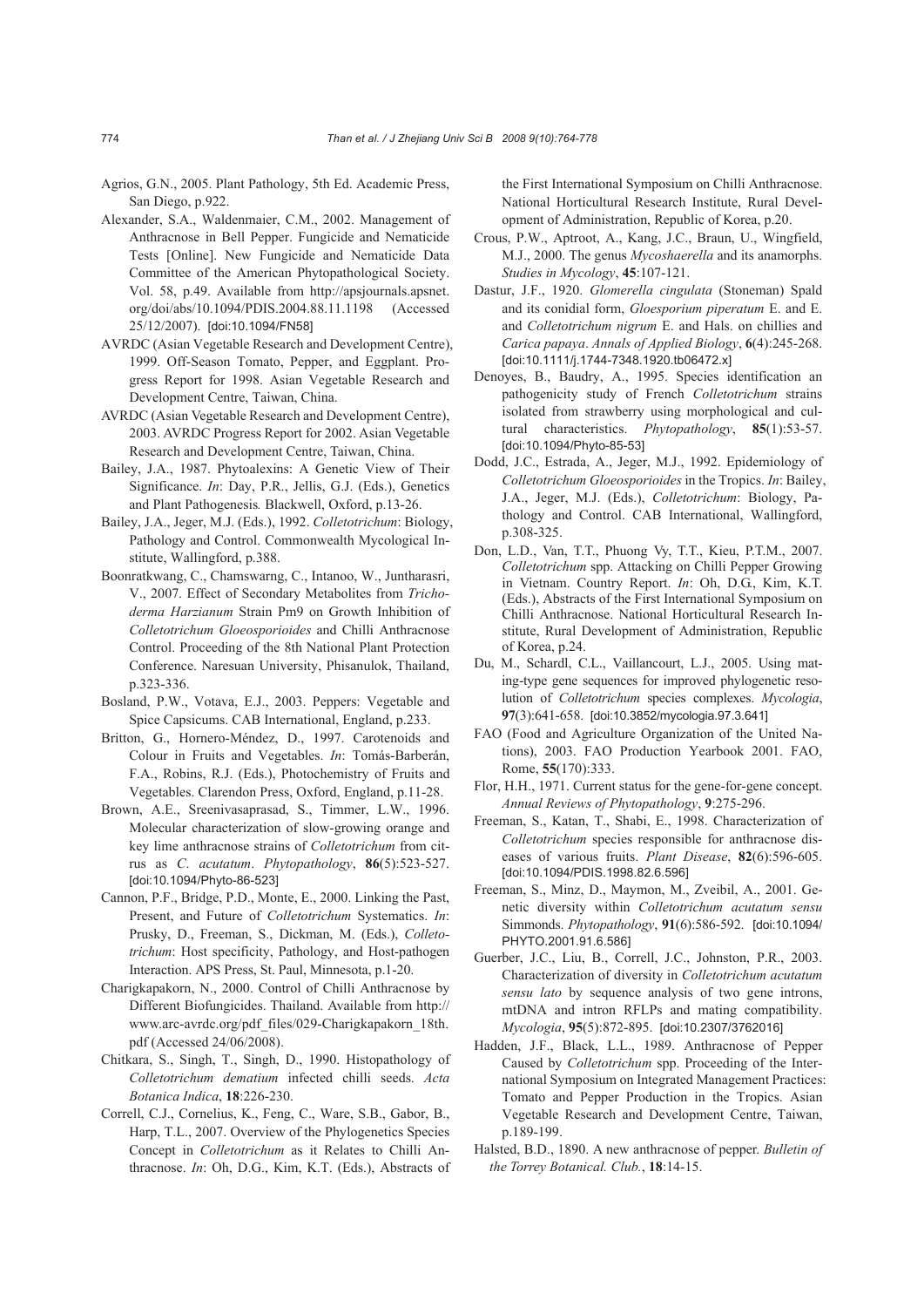- Hong, J.K., Hwang, B.K., 1998. Influence of inoculum density, wetness duration, plant age, inoculation method, and cultivar resistance on infection of pepper plants by *Colletotrichum cocodes*. *Plant Disease*, **82**(10):1079-1083. [doi:10.1094/PDIS.1998.82.10.1079]
- Hong, J.K., Kim, D.H., 2007. Taxonomic Characteristics of *Colletotrichum* spp. and their Teleomorphs Causing Anthracnose of Chilli Pepper. *In*: Oh, D.G., Kim, K.T. (Eds.), Abstracts of the First International Symposium on Chilli Anthracnose. National Horticultural Research Institute, Rural Development of Administration, Republic of Korea, p.31.
- Hornero-Méndez, D., Costa-García, J., Mínguez-Mosquera, M.I., 2002. Characterization of carotenoids high-producing *Capsicum annuum* cultivars selected for paprika production. *Journal of Agricultural and Food Chemistry*, **50**(20): 5711-5716. [doi:10.1021/jf0256236]
- Intanoo, W., Chamswarng, C., 2007. Effect of Antagonistic Bacterial Formulations for Control of Anthracnose on Chilli Fruits. Proceeding of the 8th National Plant Protection Conference. Naresuan University, Phisanulok, Thailand, p.309-322.
- Isaac, S., 1992. Fungal Plant Interaction. Chapman and Hall Press, London, p.115.
- Jeewon, R., Liew, E.C.Y., Hyde, K.D., 2002. Phylogenetic relationships of *Pestalotiopsis* and allied genera inferred from ribosomal DNA sequences and morphological characters. *Molecular Phylogenetics and Evolution*, **25**(3): 378-392. [doi:10.1016/S1055-7903(02)00422-0]
- Jeewon, R., Liew, E.C.Y., Simpson, J.A., Hodgkiss, I.J., Hyde, K.D., 2003. Phylogenetic significance of morphological characters in the taxonomy of *Pestalotiopsis* species. *Molecular Phylogenetics and Evolution*, **27**(3):372-383*.*  [doi:10.1016/S1055-7903(03)00010-1]
- Jeewon, R., Liew, E.C.Y., Hyde, K.D., 2004. Phylogenetic evaluation of species nomenclature of *Pestalotiopsis* in relation to host association. *Fungal Diversity*, **17**:39-55.
- Jeffries, P., Koomen, I., 1992. Strategies and Prospects for Biological Control of Diseases Caused by *Colletotrichum*. *In*: Bailey, J.A., Jeger, M.J. (Eds.), *Colletotrichum*: Biology, Pathology and Control. Commonwealth Mycological Institute, Wallingford, p.337-357.
- Jeffries, P., Dodd, J.C., Jegerand, M.J., Plumbley, R.A., 1990. The biology and control of *Colletotrichum* species on tropical fruit crops. *Plant Pathology*, **39**(3):343-366. [doi:10.1111/j.1365-3059.1990.tb02512.x]
- Jeger, M.J., Jeffries, P., 1988. Alternative to chemical usage for disease management in the post-harvest environment. *Aspects of Applied Biology*, **17**:47-57.
- Jewsakun, S., 1978. Serology, Seed Transmission on Anthracnose Disease of Pepper and Effect of Foliar Fungicides to the Causal Pathogens. MS Thesis, Kasetsart University.
- Jeyalakshmi, C., Seetharaman, K., 1998. Biological control of fruit rot and die-back of chilli with plant products and antagonistic microorganisms. *Plant Disease Research*, **13**:46-48.
- Johnston, P.R., Jones, D., 1997. Relationships among *Colletotrichum* isolates from fruit-rots assessed using rDNA sequences. *Mycologia*, **89**(3):420-430. [doi:10.2307/37610 36]
- Katan, T., 2000. Vegetative Compatibility in *Colletotrichum*. *In*: Prusky, D., Freeman, S., Dickman, M. (Eds.), *Colletotrichum*: Host Specificity, Pathology, and Hostpathogen Interaction. APS Press, St. Paul, Minnesota, p.45-55.
- Kim, B.S., Park, K.S., Lee, W.S., 1987. Search for resistance to two *Colletotrichum* species in pepper (*Capsicum* spp.). *Journal of Korean Society and Horticultural Science*, **28**:207-213.
- Kim, K.D., Oh, B.J., Yang, J., 1999. Differential interactions of a *Colletotrichum gloeosporioides* isolate with green and red pepper fruits. *Phytoparasitica*, **27**:1-10.
- Kim, K.K., Yoon, J.B., Park, H.G., Park, E.W., Kim, Y.H., 2004. Structural modifications and programmed cell death of chilli pepper fruits related to resistance responses to *Colletotrichum gloeosporioides* infection. *Genetics and Resistance*, **94**:1295-1304.
- Kim, W.G., Cho, E.J., Lee, E.J., 1986. Two strains of *Colletotrichum gloeosporioides* Penz. causing anthracnose of pepper fruits. *Korean Journal of Plant Pathology*, **2**:107-113.
- Korpraditskul, V., Rattanakreetakul, C., Korpraditskul, R., Pasabutra, T., 1999. Development of Plant Active Substances from Sweetflag to Control Fruit Rot of Mango for Export. *In*: Proceeding of Kasetsart University Annual Conference. Kasetsart University, Bangkok, p.34.
- Lenné, J.M., Parbery, D.G., 1976. Phyllosphere antagonists and appressoria formation in *Colletotrichum gloeosporioides*. *Transactions of the British Mycological Society*, **66**:334-336.
- Lewis, I.M.L., Miller, S.A., 2003. Evaluation of Fungicides and a Biocontrol Agents for the Control of Anthracnose on Green Pepper Fruit, 2002. Nematicide Test Report [Online]. New Fungicide and Nematicide Data Committee of the American Phytopathological Society. Vol. 58, p.62. Available from http://apsjournals.apsnet.org/doi/abs/10. 1094/PD-90-0397?cookieSet=1andjournalCode=pdis (Accessed 25/12/2007). [doi:10.1094/FN58]
- Lui, A.R., Xu, T., Guo, L.D., 2007. Molecular and morphological description of *Pestalotiopsis hainanensis* sp. nov., a new endophyte from a tropical region of China. *Fungal Diversity*, **24**:23-26.
- MacKenzie, S.J., Peres, N.A., Barquero, M.P., Arauz, L.F., Timmer, L.W., 2008. Host range and genetic relatedness of *Colletotrichum acutatum* isolates from fruit crops and leatherleaf fern in Florida. *Phytopathology*, in press.
- Maiti, S., Sen, C., 1979. Fungal Diseases of Betel Vine. Proceedings of the National Academy of Science of the United States of America. Vol. 25, p.150-157.
- Manandhar, J.B., Hartman, G.L., Wang, T.C., 1995. Anthracnose development on pepper fruits inoculated with *Colletotrichum gloeosporioides*. *Plant Disease*, **79**: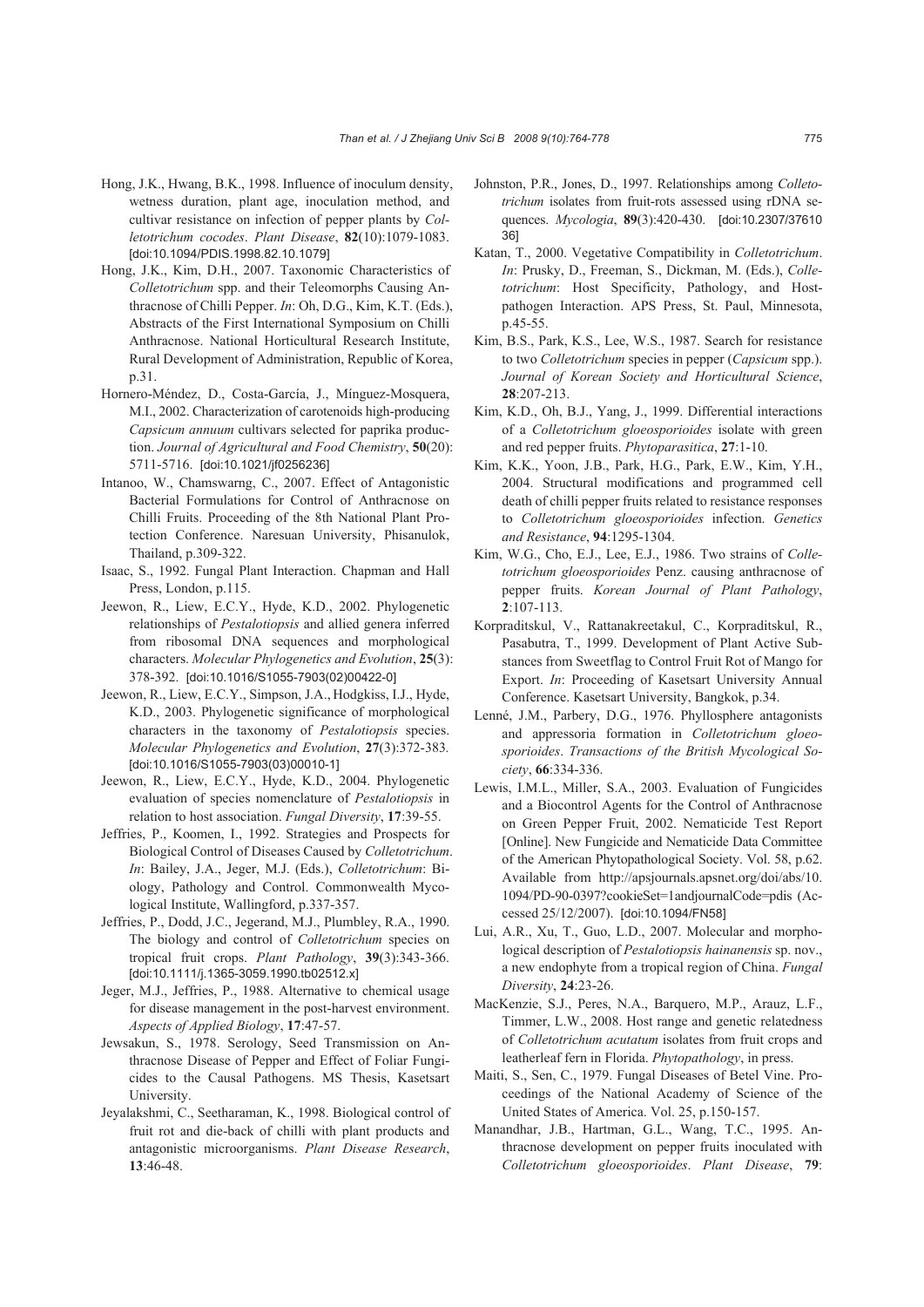380-383.

- Mancini, N*.*, Perotti, M., Ossi, C.M., Cavallero, A., Matuka, S., Paganoni, G., Burioni, R., Rama, P., Clementi, M., 2006. Rapid molecular identification of fungal pathogens in corneal samples from suspected keratomycosis cases. *Journal of Medical Microbiology*, **55**(11):1505-1509. [doi:10.1099/jmm.0.46638-0]
- Marin, A., Ferreres, F., Tomás Barberán, F.A., Gil, M., 2004. Characterization and quantization of antioxidant constituents of sweet pepper (*Capsicum annuum* L.). *Journal of Agricultural and Food Chemistry*, **52**(12):3861-3869. [doi:10.1021/jf0497915]
- Maxwell, A., Jackson, S*.*L., Dell, B., Hardy, G.E., 2005*.*  PCR-identification of *Mycospharella* species associated with leaf diseases of *Eucalyptus*. *Mycological Research*, **109**(9):992-1004. [doi:10.1017/S0953756205003539]
- Maymon, M., Minz, D., Barbul, O., Zveibil, A., Elad, Y., Freeman, S., 2004. Identification to species of *Trichoderma* biocontrol isolates according to ap-PCR and ITS sequence analyses. *Phytoparasitica*, **32**:370-375.
- McDonald, B.A., 1997. The population genetics of fungi: tools and techniques. *Phytopathology*, **87**(4):448-453. [doi:10. 1094/PHYTO.1997.87.4.448]
- McDonald, B.A., McDermott, J.M., 1993. The population genetics of plant pathogenic fungi. *Bioscience*, **43**(5): 311-319. [doi:10.2307/1312063]
- McDonald, B.A., Linde, C., 2002. The population genetics of plant pathogens and breeding strategies for durable resistance. *Euphytica*, **124**(2):163-180. [doi:10.1023/A:10 15678432355]
- Milgroom, M.G., 1996. Recombination and the multiloci structure of fungal populations. *Annual Review of Phytopathology*, **34**(1):457-477. [doi:10.1146/annurev.phyto. 34.1.457]
- Mitchell, J.R., Roberts, P.J., Moss, S.T., 1995. Sequence or structure? A short review on the application of nucleic acid sequence information to fungal taxonomy. *Mycologist*, **9**:67-75.
- Mongkolporn, O., Dokmaihom, Y., Kanchana-udomkarn, C., Pakdeevaraporn, P., 2004a. Genetic purity test of F1 hybrid *Capsicum* using molecular analysis. *Journal of Horticultural Science and Biotechnology*, **79**:449-451.
- Mongkolporn, O., Thierry, J., Kanchana-udomkarn, C., Lin, Q., 2004b. Genetic analysis of resistance to pepper anthracnose caused by *Colletotrichum capsici*. *Thai Journal of Agricultural Science*, **35**:259-264.
- Moretto, K.C.K., Gimenes-Fernandes, N., Dos Santos, J.M., 2001. Influence of *Trichoderma* spp. on *Colletotrichum acutatum* mycelial growth and morphology on infection of 'Tahiti' lime detached flowers. *Summa Phytopathologia*, **27**(4):357-364.
- Moriwaki, J., Tsukiboshi, T., Sato, T., 2002. Grouping of *Colletotrichum* species in Japan based on rDNA sequences. *Journal of General Plant Pathology*, **68**(4): 307-320. [doi:10.1007/PL00013096]
- Nirenberg, H.I., Feiler, U., Hagedorn, G., 2002. Description of *Colletotrichum lupini* comb. nov. in modern terms. *My-*

*cologia*, **94**(2):307-320. [doi:10.2307/3761809]

- O′Connell, R.J., Bailey, J.A., Richmond, D.V., 1985. Cytology and physiology of infection of *Phaseolus vulgaris* by *Colletotrichum lindemuthianum*. *Physiologial Plant Pathology*, **27**(1):75-98. [doi:10.1016/0048-4059(85)900 58-X]
- O′Connell, R.J., Perfect, S., Hughes, B., Carzaniga, R., Bailey, J.A., Green, J., 2000. Dissecting the Cell Biology of Colletotrichum Infection Processes. *In*: Bailey, J.A., Jegar, M.J. (Eds.), *Colletotrichum*: Biology, Pathology, and Control. CAB International, Wallingfords, UK, p.57-77.
- O′Donnell, K., Cigilink, E., Nirenberg, H.I., 1998. Molecular systematic and phylogeography of the *Giberella fujikuroi* species complex. *Mycologia*, **90**(3):465-493. [doi:10. 2307/3761407]
- Osuna-García, J.A., Wall, M.W., Waddell, C.A., 1998. Endogenous levels of tocopherols and ascorbic acid during fruits ripening of New Mexican-type chilli (*Capsicum annuum* L.) cultivars. *Journal of Agricultural and Food Chemistry*, **46**(12):5093-5096. [doi:10.1021/jf980588h]
- Pae, D.H., Yoon, J.Y., Lee, J.M., 1998. Screening for resistance to *Colletotrichum gloeosporioides* using detached fruits in pepper (*Capsicum annuum*) by high-pressure spray. *Journal of Korean Society and Horticultural Science*, **39**:690-692.
- Pakdeevaraporn, P., Wasee, S., Taylor, P.W.J., Mongkolporn, O., 2005. Inheritance of resistance to anthracnose caused by *Colletotrichum capsici* in *Capsicum*. *Plant Breeding*, **124**(2):206-208. [doi:10.1111/j.1439-0523.2004.01065.x]
- Park, H.G., 2007. Problems of Anthracnose in Pepper and Prospects for its Management. *In*: Oh, D.G., Kim, K.T. (Eds.), Abstracts of the First International Symposium on Chilli Anthracnose. National Horticultural Research Institute, Rural Development of Administration, Republic of Korea, p.19.
- Park, K.S., Kim, C.H., 1992. Identification, distribution, and etiological characteristics of anthracnose fungi of red pepper in Korea. *Korean Journal of Plant Pathology*, **8**:61-69.
- Park, W.M., Park, S.H., Lee, Y.S., Ko, Y.H., 1987. Differentiation of *Colletotrichum* spp. causing anthracnose on *Capsicum annuum* L. by electrophoretic method. *Korean Journal of Plant Pathology*, **3**:85-92.
- Paul, Y.S., Behl, M.K., 1990. Some studies on bell pepper anthracnose caused by *Colletotrichum capsici* and its control. *Seed Research*, **1**:656-659.
- Pearson, M.N., Bull, P.B., Speke, H., 1984. Anthracnose of *Capsicum* in Papua, New Guinea; varietal reaction and associated fungi. *Tropical Pest Management*, **30**: 230-233.
- Peres, N.A.R., de Souza, N.L., Peever, T.L., Timmer, L.W., 2004. Benomyl sensitivity of isolates of *Colletotrichum acutatum* and *C*. *gloeosporioides* from citrus. *Plant Disease*, **88**(2):125-130. [doi:10.1094/PDIS.2004.88.2.125]
- Peres, N.A., Timmer, L.W., Adaskaveg, J.E., Correll, J.C., 2005. Life cycles of *Colletotrichum acutatum*. *Plant Disease*, **89**(8):784-796. [doi:10.1094/PD-89-0784]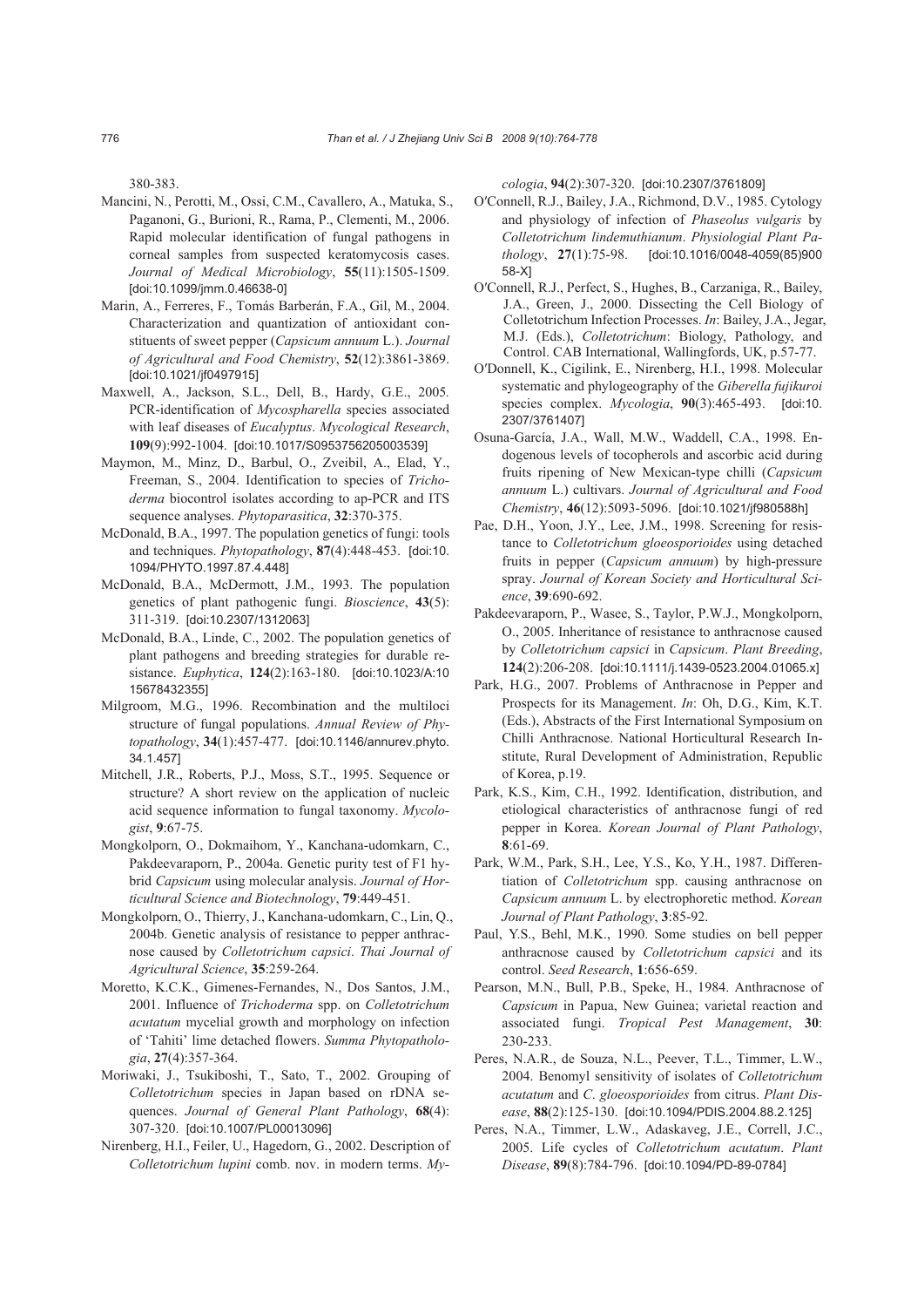- Peres, N.A., MacKenzie, S.J., Peever, T.L., Timmer, L.W., 2008. Postbloom fruit drop of citrus and key lime anthracnose are caused by distinct phylogenetic lineages of *Colletotrichum acutatum*. *Phytopathology*, **98**(3):345- 352. [doi:10.1094/PHYTO-98-3-0345]
- Pérez-Gálvez, A., Martin, H.D., Sies, H., Stahl, W., 2003. Incorporation of carotenoids from paprika oleoresin into human chylomicron. *British Journal of Nutrition*, **89**(6): 787-793. [doi:10.1079/BJN2003842]
- Perfect, S.E., Hughes, H.B., O′Connell, R.J., Green, J.R., 1999. *Colletotrichum*: a model genus for studies on pathology and fungal-plant interactions. *Fungal Genetics and Biology*, **27**(2-3):186-198. [doi:10.1006/fgbi.1999.1143]
- Pernezny, K., Roberts, P.D., Murphy, J.F., Goldberg, N.P., 2003. Compendium of Pepper Diseases. The American Phytopathological Society, St. Paul, Minnedota, p.73.
- Photita, W., Taylor, P.W.J., Ford, R., Lumyong, P., McKenzie, H.C., Hyde, K.D., 2005. Morphological and molecular characterization of *Colletotrichum* species from herbaceous plants in Thailand. *Fungal Diversity*, **18**:117-133.
- Pickersgill, B., 1997. Genetic resources and breeding of *Capsicum* spp. *Euphytica*, **96**(1):129-133. [doi:10.1023/A:100 2913228101]
- Poonpolgul, S., Kumphai, S., 2007. Chilli Pepper Anthracnose in Thailand. Country Report. *In*: Oh, D.G., Kim, K.T. (Eds.), Abstracts of the First International Symposium on Chilli Anthracnose. National Horticultural Research Institute, Rural Development of Administration, Republic of Korea, p.23.
- Poulos, J.M., 1992. Problems and Progress of Chilli Pepper Production in the Tropics. *In*: Hock, C.B., Hong, L.W., Rejab, M., Syed, A.R. (Eds.), Proceedings of the Conference on Chilli Pepper Production in the Tropics. Kuala Lumpur, Malaysia, p.98-129.
- Pring, R.J., Nash, C., Zakaria, M., Bailey, J.A., 1995. Infection process and host range of *Colletotrichum capsici*. *Physiological and Molecular Plant Pathology*, **46**(2): 137-152. [doi:10.1006/pmpp.1995.1011]
- Prusky, D., Plumbley, R.A., 1992. Quiescent Infections off *Colletotrichum* in Tropical and Subtropical Fruits. *In*: Bailey, J.A., Jeger, M.J. (Eds.), *Colletotrichum*: Biology, Pathology, and Control. CAB International Wallingford, p.289-307.
- Prusky, D., Koblier, I., Aridi, R., Beno-Moalem, D., Yakoby, N., Keen, N.T., 2000. Resistance Mechanisms of Subtropical Fruits to *Colletotrichum gloeosporioides*. *In*: Bailey, J.A., Jeger, M.J. (Eds.), *Colletotrichum*: Biology, Pathology, and Control. CAB International Wallingford, p.232-244.
- Ratanacherdchai, K., Wang, H.K., Lin, F.C., Soytong, K., 2007. RAPD analysis of *Colletotrichum* species causing chilli anthracnose disease in Thailand. *Journal of Agricultural Technology*, **3**:211-219.
- Roberts, P.D., Pernezny, K., Kucharek, T.A., 2001. Anthracnose caused by *Colletotrichum* sp. on pepper [Online]. *Journal of University of Florida/Institute of Food and*

*Agricultural Sciences*. Available from http://edis.ifas. ufl.edu/PP104 (Accessed 25/12/2007).

- Royle, D.J., Butler, D.R., 1986. Epidemiological Significance of Liquid Water in Crop Canopies and its Role in Disease Forecasting. *In*: Ayres, P.G., Boddy, L. (Eds.), Water, Fungi and Plants. Cambridge University Press, Cambridge, p.139-156.
- Sharma, P.N., Kaur, M., Sharma, O.P., Sharma, P., Pathania, A., 2005. Morphological, pathological and molecular variability in *Colletotrichum capsici*, the cause of fruit rot of chillies in the subtropical region of north-western India. *Journal of Phytopathology*, **153**(4):232-237. [doi:10. 1111/j.1439-0434.2005.00959.x]
- Sheu, Z., Chenand, J., Wang, T., 2007. Application of ITS-RFLP Analysis for Identifying *Colletotrichum* Species Associated with Pepper Anthracnose in Taiwan. *In*: Oh, D.G., Kim, K.T. (Eds.), Abstracts of the First International Symposium on Chilli Anthracnose. National Horticultural Research Institute, Rural Development of Administration, Republic of Korea, p.32.
- Simmonds, J.H., 1965. A study of the species of *Colletotrichum* causing ripe fruit rots in Queensland. *Queensland Journal Agriculture and Animal Science*, **22**:437-459.
- Smith, B.J., Black, L.L., 1990. Morphological, cultural, and pathogenic variation among *Colletotrichum* species isolated from strawberry. *Plant Disease*, **74**(1):69-76. [doi:10.1094/PD-74-0069]
- Smith, K.L., 2000. Peppers. *In*: Precheur, R.J. (Ed.), Ohio Vegetable Production Guide. Ohio State University Extension, Columbus, Ohio, p.166-173.
- Sreenivasaprasad, S., Talhinhas, P., 2005. Genotypic and phenotypic diversity in *Colletotrichum acutatum*, a cosmopolitan pathogen causing anthracnose on a wide range of hosts. *Molecular Plant Pathology*, **6**(4):361-378. [doi:10.1111/j.1364-3703.2005.00291.x]
- Sreenivasaprasad, S., Mills, P., Brown, A., 1994. Nucleotide sequence of the rDNA spacer 1 enables identification of isolates of *Colletotrichum* as *C*. *acutatum*. *Mycological Research*, **98**:186-188.
- Sreenivasaprasad, S., Mills, P., Meehan, B.M., Brown, A., 1996. Phylogeny and systematics of 18 *Colletotrichum*  species based on ribosomal DNA spacer sequences. *Genome*, **39**(3):499-512. [doi:10.1139/g96-064]
- Staub, T., 1991. Fungicide resistance: practical experience and antiresistance strategies and the role of integrated use. *Annual Review of Phytopathology*, **29**(1):421-442. [doi: 10.1146/annurev.py.29.090191.002225]
- Taylor, P.W.J., Ford, R., 2007. Diagnostics, genetics diversity and pathogenic variation of ascochyta blight of cool season food and feed legumes. *European Journal of Plant Pathology*, **119**(1):127-133 [doi:10.1007/s10658-007-91 77-x]
- Taylor, P.W.J., Mongkolporn, O., Than, P.P., Montri, P., Ranathunge, N., Kanchana-udonkarn, C., Ford, R., Pongsupasamit, S., Hyde, K.D., 2007. Pathotypes of *Colletotrichum* spp. Infecting Chilli Peppers and Mechanisms of Resistance. *In*: Oh, D.G., Kim, K.T. (Eds.), Ab-